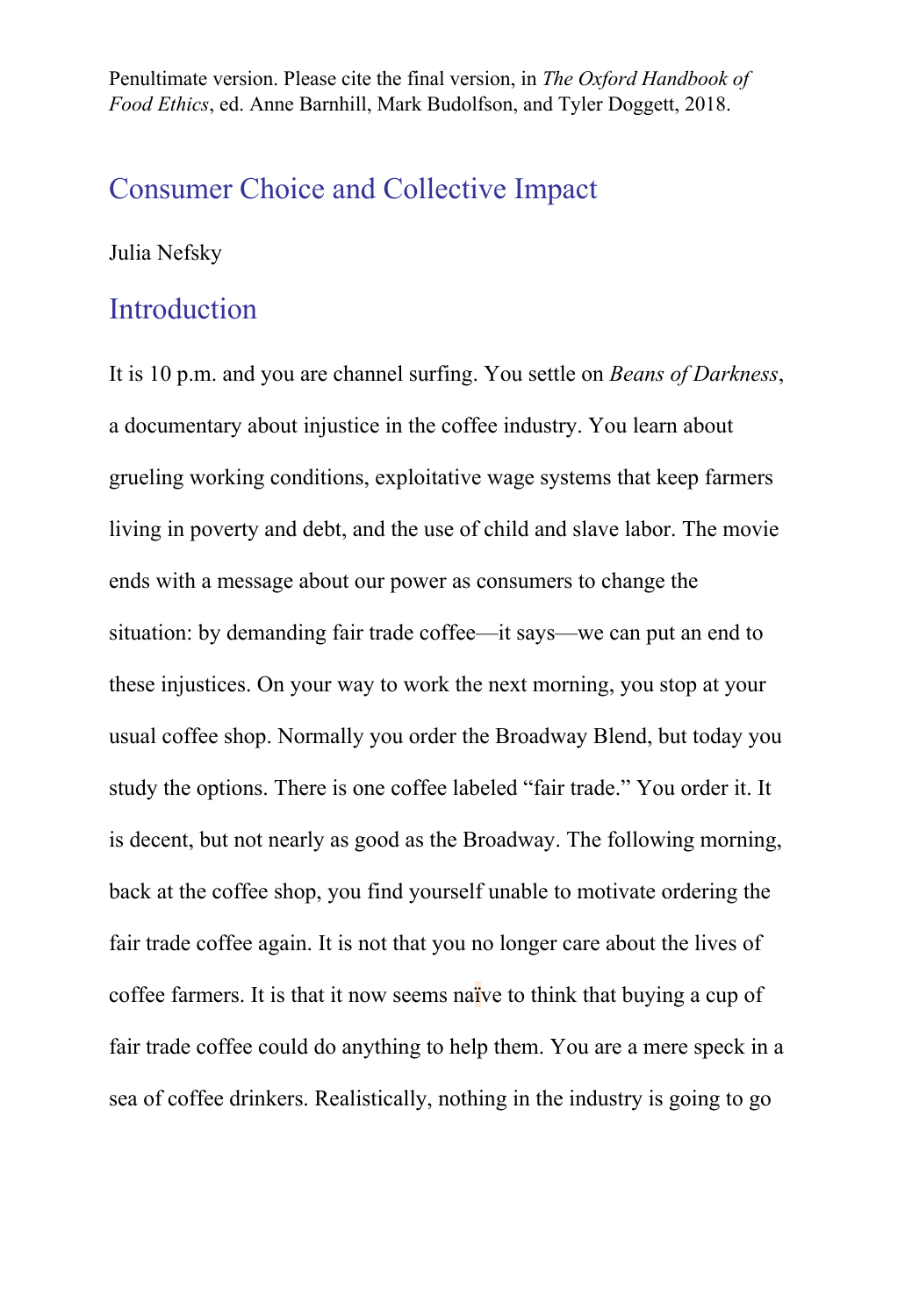differently depending on which cup of coffee you buy. What, then, is the point in forgoing the tastier coffee?

Many of us encounter similar barriers when we direct ourselves to make ethically conscious food choices. Taken collectively, our food choices are the driving factor behind what players in the industry do to compete and gain our business. Thus, collectively, they have major consequences for human lives, animal lives and the environment. But it is far from clear what this fact about our collective food choices tells us about any individual choice. When you learn about the suffering inflicted on animals on factory farms, or about the exploitation of farmworkers throughout the world, or about devastating effects of industrial farming or food processing on the environment, what should you conclude about what you ought, or ought not, to eat for dinner tonight?

One major problem in answering this question is that it is often difficult to determine which large-scale consumer patterns would result in changes for the better. Determining what the actual effects would be of various large shifts in consumer demand is a complex matter.<sup>1</sup> But even supposing that we do know which large-scale consumer patterns would be

 $1$  There is disagreement, for instance, about the effectiveness of the Fair Trade certification program at reducing poverty among coffee farmers. In this essay, I will assume, for the sake of discussion, that a widespread shift in demand to fair trade coffee would be overall better for farmworkers, but I note here that this may not be true.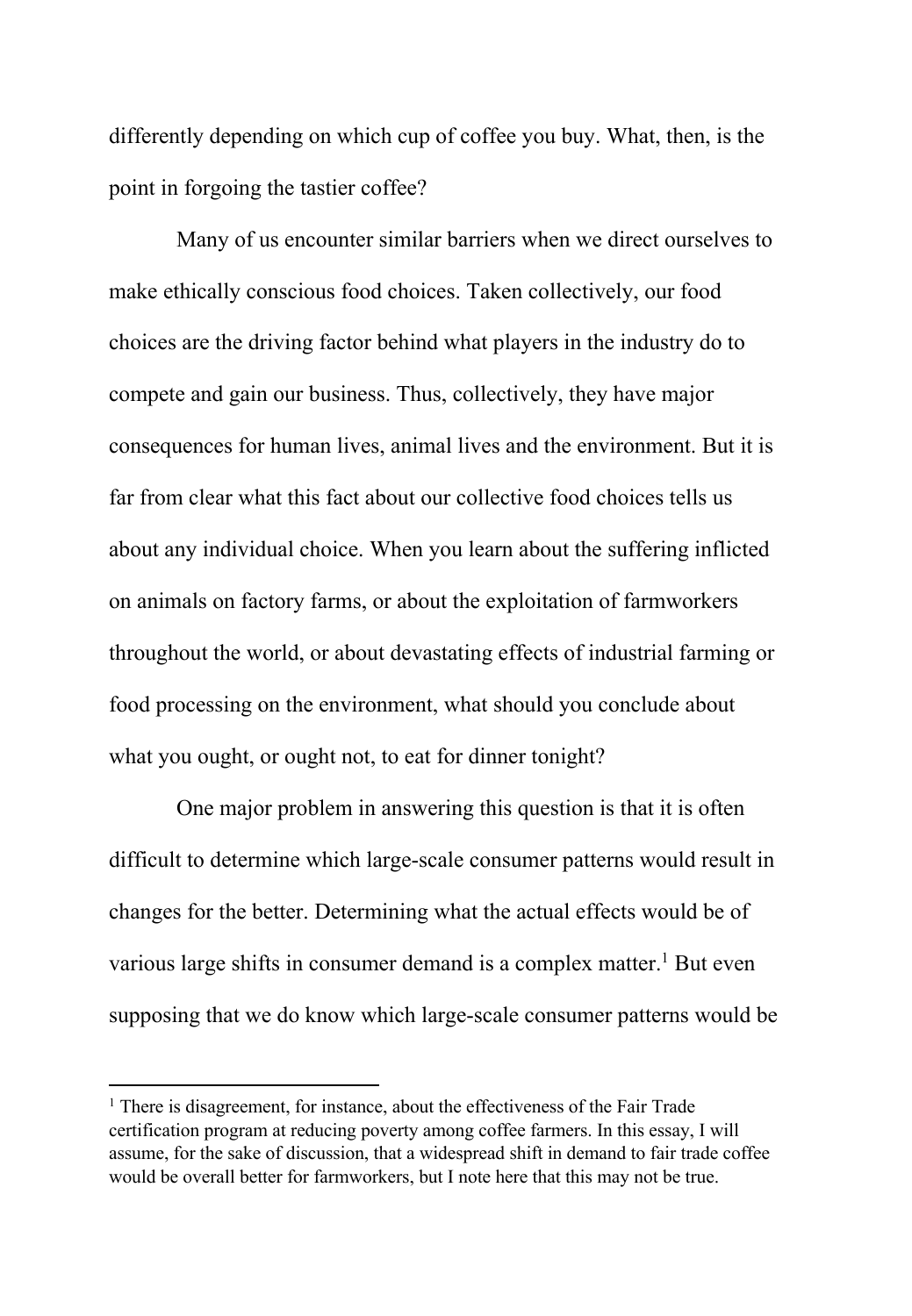better, a problem arises in trying to move from these facts to conclusions about what one ought, individually, to do. Suppose we know that grave harms or injustices could be prevented if enough people stop buying *X*s. Intuitively, in such a scenario, morality should yield that each of us ought or, at least, has good moral reason to refrain from buying *Xs*. But the trouble is: typically, in such scenarios, it is doubtful that it will make a difference whether or not I purchase an *X* on any given occasion. Most present-day food companies operate at too large a scale for a single purchase to have an effect on what they do. And if this is right, then for each of us, it is unclear what point there is in refraining. Each individual can argue, "My purchase won't make a difference, so I'm not doing anything wrong." It is this second problem that I am concerned with in this essay. Call it, "the problem of collective impact."2

Many of our food choices face this problem in one way or another. For another example, take meat consumption. People often move immediately from the fact that tremendous suffering is inflicted on animals on factory farms, or that factory farming causes serious environmental damage, to the conclusion that it is wrong to purchase meat. But this ignores a major complication: it is highly doubtful that my

 $2$  In previous work, I have called this "the problem of collective harm," but this new terminology better captures the nature of the problem. I am grateful to Andrew Franklin-Hall for this suggestion.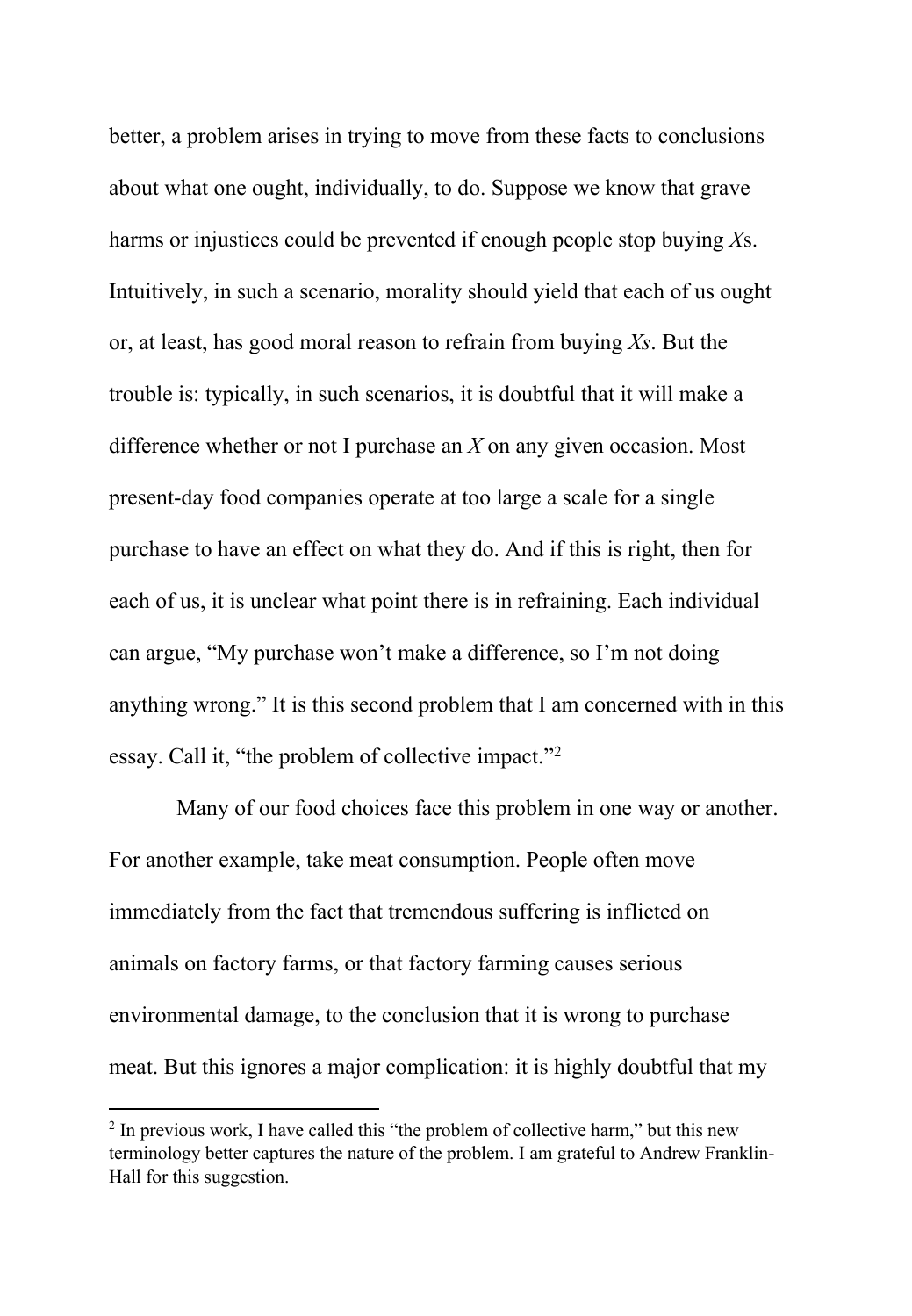purchasing some factory-farmed meat will make a difference with respect to animal suffering or environmental damage.<sup>3</sup> For my purchase to make a difference with respect to these things, it must make a difference to what happens on the factory farm. And while the factory farm may need to adjust production if there is a large shift in demand, a single purchase more or less is surely not going to affect what they do. For example, in the 2013 fiscal year Tyson produced an average of 40.9 million chickens per week.<sup>4</sup> They are not going to adjust production in virtue of the fact that one, or two, or twenty fewer chickens were purchased than usual.

It is important to see that the "my purchase won't make a difference" claim challenges not only the thought that I am obligated allthings-considered to refrain from consuming meat but also, and more deeply, the thought that there is any moral point at all in refraining (or, more precisely, any moral point having to do with animal suffering, or the environment). If my purchase will not make a difference with respect to animal suffering, this means that things will be exactly the same for animals give or take my purchase. And if that is true, it is not clear how

http://s1.q4cdn.com/900108309/files/doc\_downloads/Tyson%202013%20Fact%20Book. pdf.

<sup>&</sup>lt;sup>3</sup> There is a third issue with factory farming: its implications for public health. Factory farming spreads viruses and antibiotic-resistant bacteria (Anomaly 2015). The problem of collective impact arises with respect to this issue too. <sup>4</sup> Tyson Foods, Inc., Fiscal 2013 Fact Book,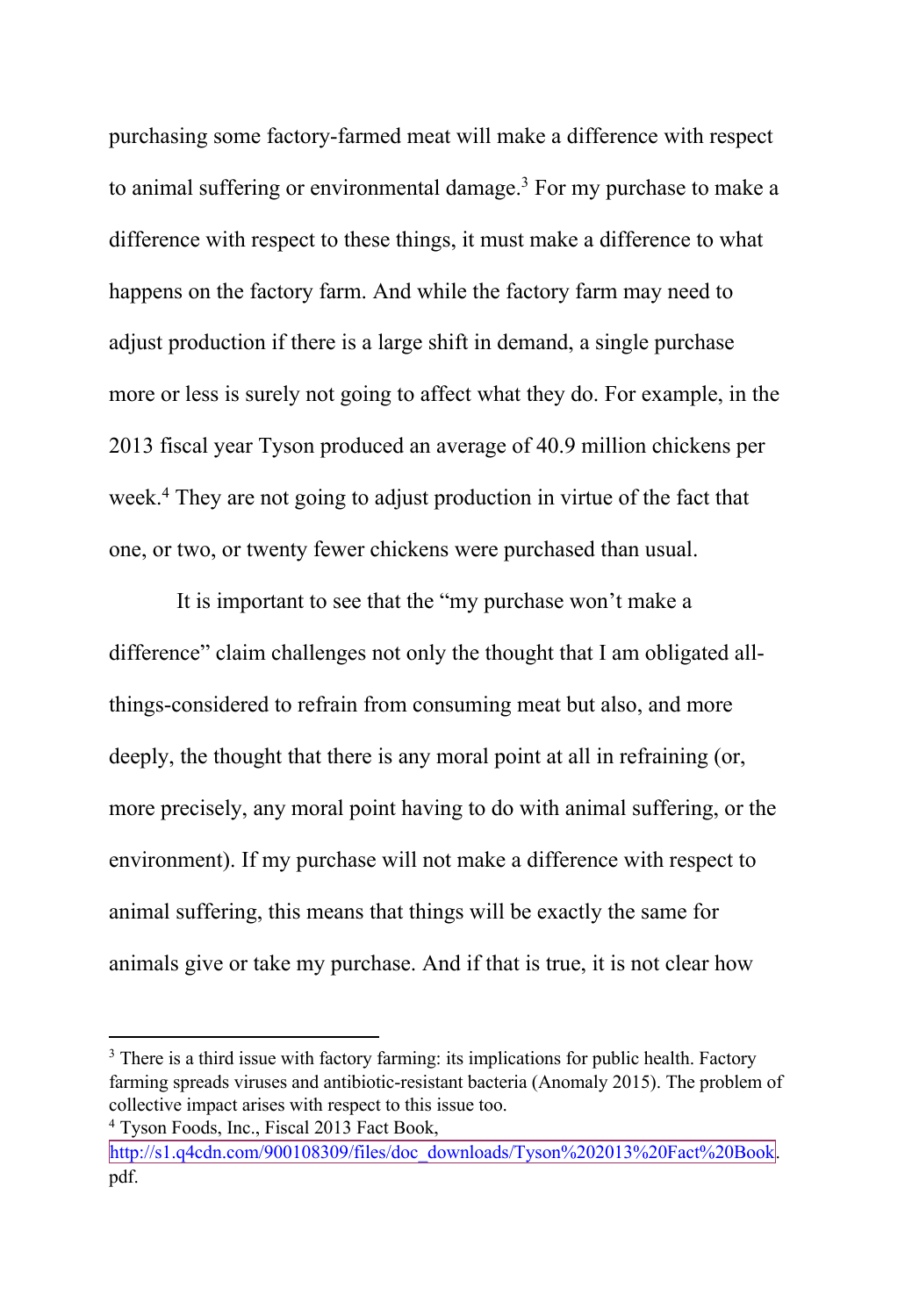the suffering of animals on factory farms could give me any reason, or presumptive moral obligation, not to purchase it, let alone an all-thingsconsidered obligation.<sup>5</sup>

The problem of collective impact is not unique to food choices. It arises in any context in which by acting in a certain way, we collectively can have a major impact, but in which no individual seems to make a difference.<sup>6</sup> But, my focus here is on the problem as it arises in the context of food choices. Whether one is coming at this from a general interest in the problem of collective impact or from an interest in the ethics of food choices, it is important to think through how the problem plays out in this domain.

<sup>5</sup> While I am going to focus on individual purchases, the same problem arises if we ask whether one should adopt a personal food policy. For example, it is doubtful that your becoming vegetarian will make a difference to the suffering of animals. Suppose you would buy four chickens each month, were you not vegetarian. If you live for sixty more years from the time you become vegetarian, this means 2,880 fewer chickens are purchased in virtue of your being vegetarian. But you cannot figure out whether your being a vegetarian makes a difference by asking, "would the factory farm change production if 2,880 fewer chickens were purchased?" As Russ Shafer-Landau says, "The fact that one has spent ten thousand dollars over a lifetime does not entail that one has exercised during one's lifetime the causal influence attainable by a one-time ten thousand dollar purchase" (Shafer-Landau 1994, 89). Perhaps the factory farm looks at data about sales on a monthly basis and decides whether to alter production. A difference in sales of four purchases in a month surely will not affect their production decisions. But if that is so, then your being vegetarian does not make a difference to what they do.  $6$  A classic example is voting in a large national election: if enough of us vote for the better candidate, we together can bring it about that she is elected; but your individual vote, you can be sure, is not going to make a difference.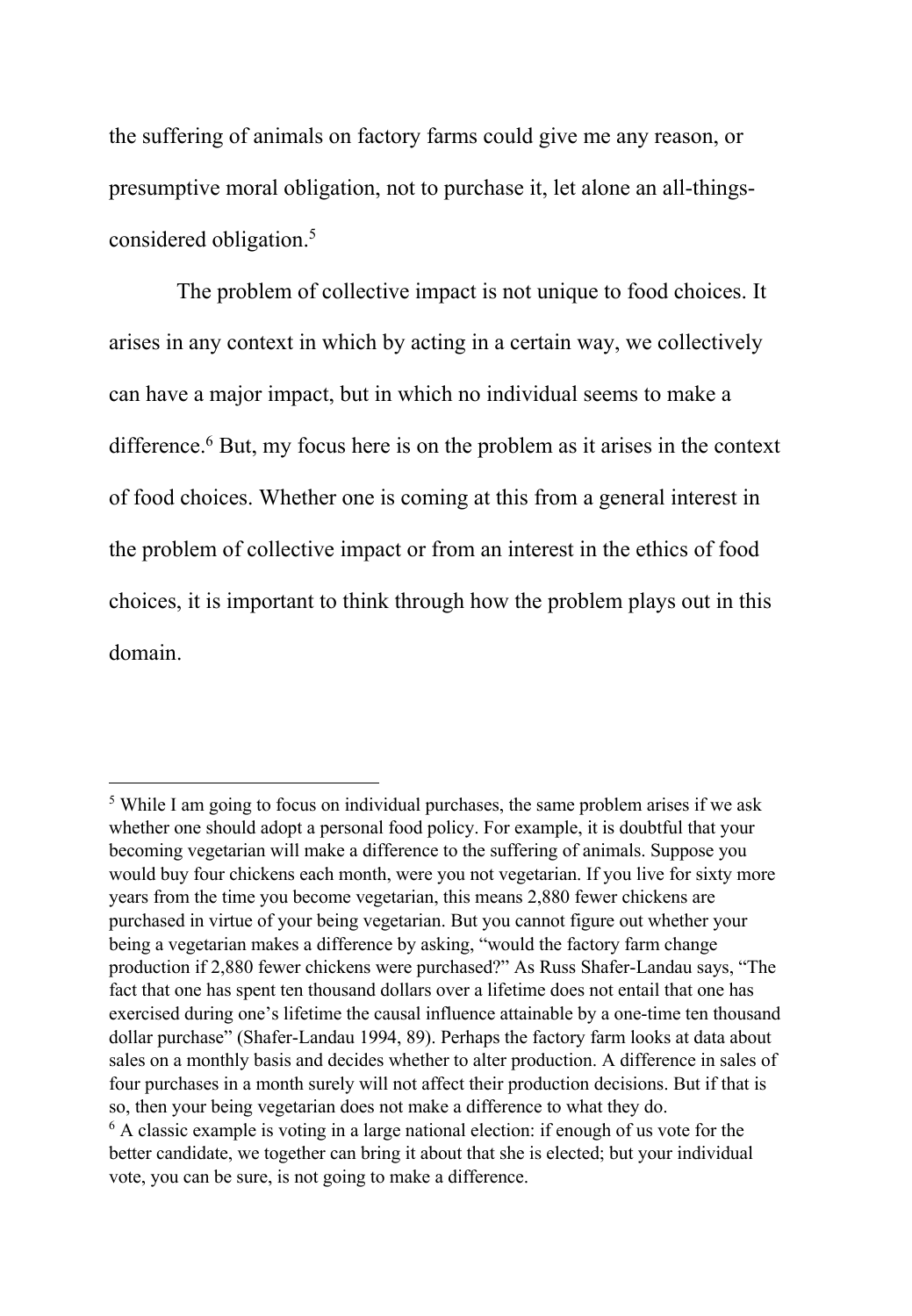In this essay, I discuss a number of responses to the problem. I do not attempt to cover every potentially promising response. Rather, I focus on a selection of responses that seem to me to be particularly salient in food choices cases. In the next section, I consider two attempts to solve the problem by denying the "it won't make a difference" claim. In the following section, I discuss appeals to what I call "non-instrumental" moral reasons: reasons that do not have to do with making a significant instrumental contribution. And there I explore a phenomenon that suggests that many people think of the morality of food choices in a not-purelyinstrumental way: many people who are vegetarian (for moral reasons) will not eat meat even when they know it would otherwise simply go to waste. I explore whether thinking about the motivations of such vegetarians might help solve our problem. In the concluding section of the essay, I briefly explain my own view about where the solution to the problem lies.

Before proceeding, a clarification: not just any moral reason or requirement is a candidate solution. Suppose you argue that there is something intrinsically wrong with eating animals, separate from anything to do with animal suffering or environmental damage. This would be a story about why one ought not to eat meat, but it is not even a candidate to solve the problem of collective impact that arises with respect to meat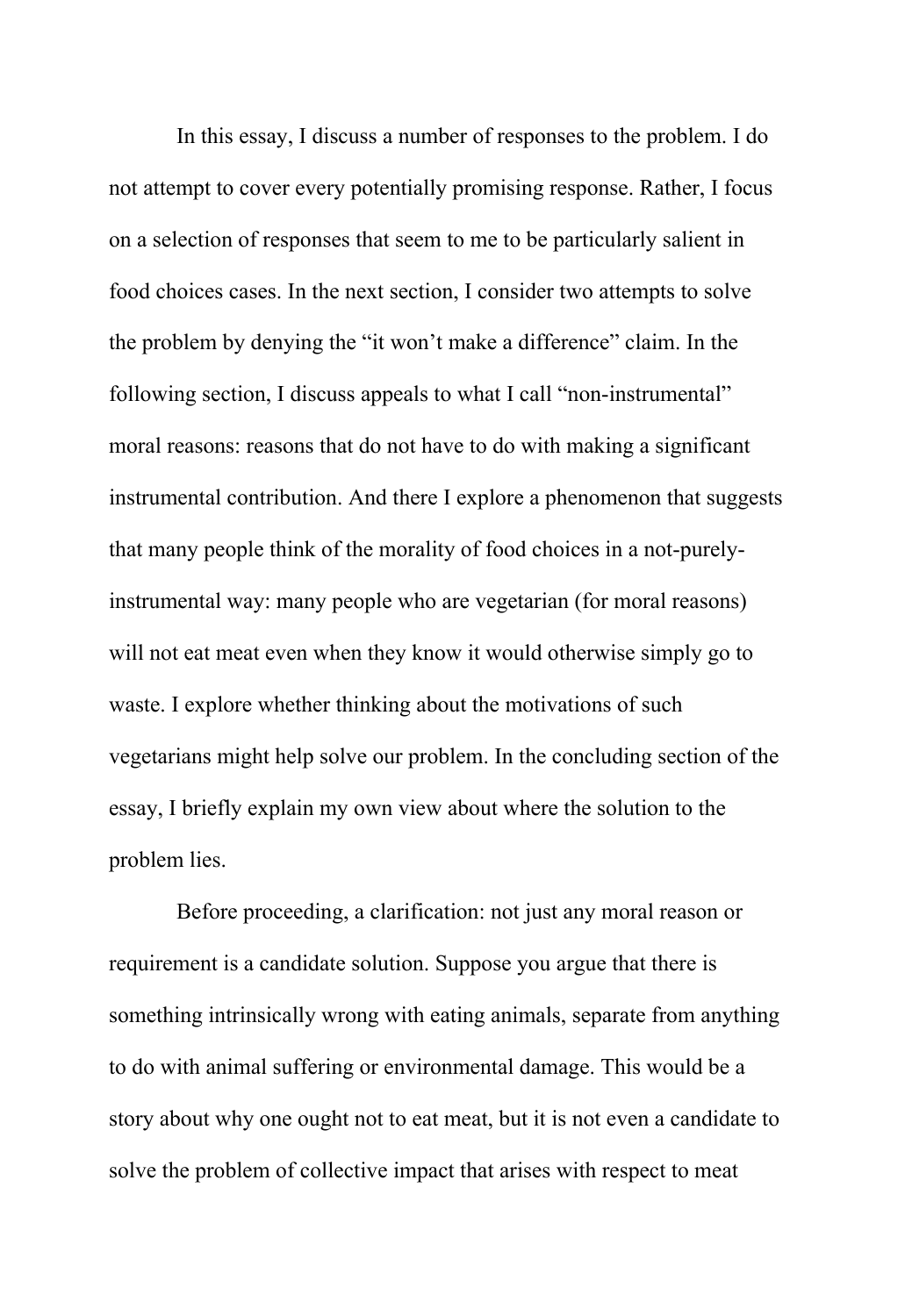consumption. The problem of collective impact is a problem specifically about the fact that our food choices, taken collectively, can have a major influence on certain morally important outcomes (e.g., animal suffering, worker exploitation, environmental damage). It seems that this should mean that each of us has strong moral reason to make certain sorts of food choices rather than others, but it is not clear how this can work given the apparent instrumental insignificance of any individual choice. We cannot address this problem by invoking moral considerations that have nothing to do with those outcomes. That would be to just change the topic. I will not always be explicit about this. I will often use "moral reason" as short for "moral reason that has to do with the outcome of concern."

# You Can Make a Difference

One common reaction to the "my purchase won't make a difference" claim is to try to deny its truth. If it is not true that it will not make a difference then, presumably, the problem is dissolved. In this section, I consider what seem to be the two most promising ways to take this approach.

## Making a Difference Indirectly

If one is trying to show that a single purchase actually can make a difference, a natural place to look is the influence one's own actions can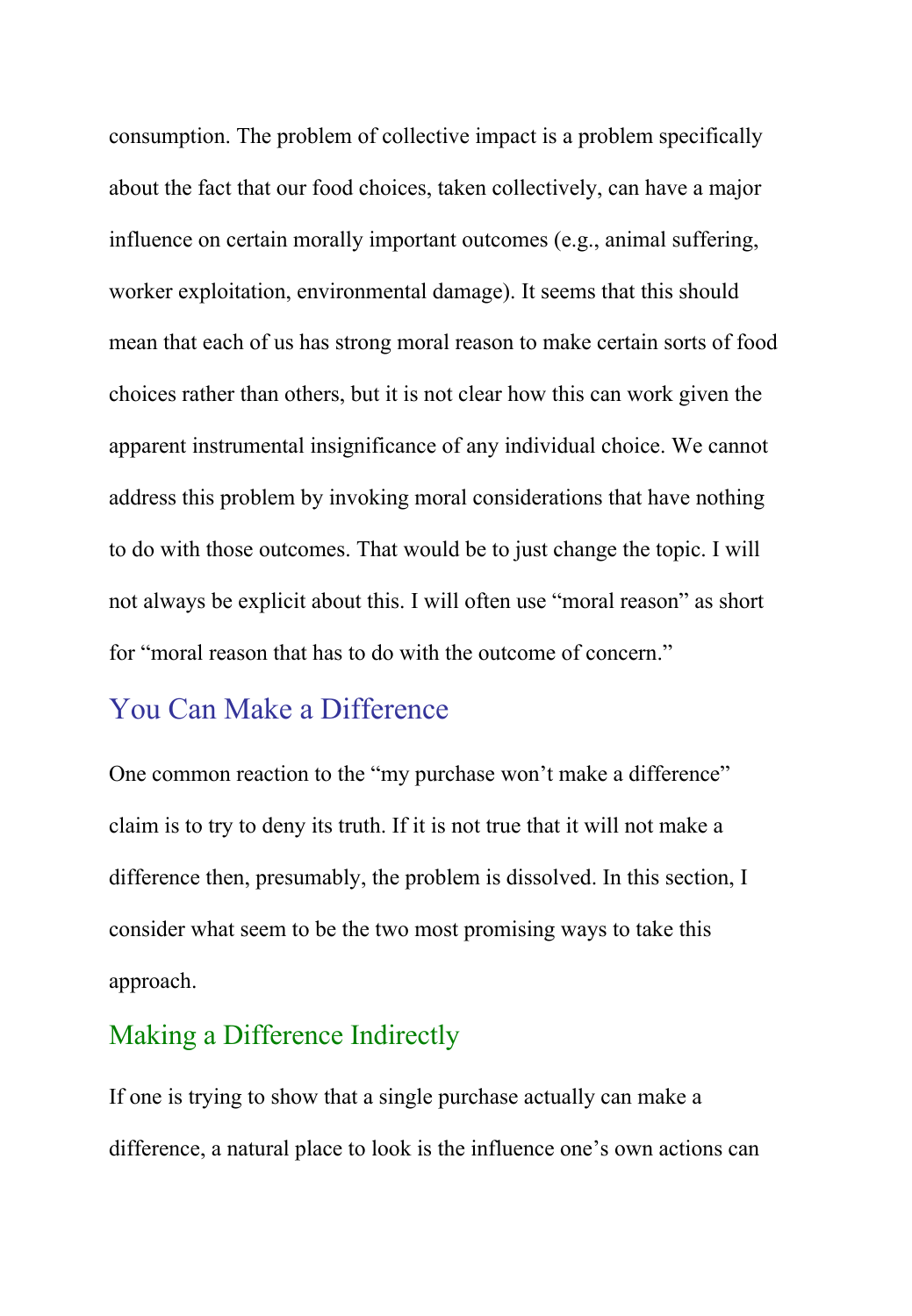have on other people. If my purchase influences others to buy as I do, then whether or not I make a difference does not depend only on whether my choice directly effects a relevant change in production levels or business practices. I will have made a difference if the combination of my choice and the choices of those I influence, taken together, results in a change. Once we take this into account—the claim goes—we see that I very well could make a difference.7

There is definitely an important point in this response: we should not forget about the ways our decisions can influence others. This can affect what one should do. However, this will not work as a solution to the problem. The most obvious issue is that it does not apply generally enough. First, for most of us, our individual everyday purchases do not usually influence others to act similarly. More often than not, what I buy in the grocery store is not noticed by anyone; let alone causing anyone to make similar choices. Second, even when a purchase does influence others, unless one is a particularly "watched" person (a celebrity, politician, etc.), it probably does not influence enough others for this influence to provide grounds for thinking that the act made a difference. If my mom and brother are influenced by my decision to eat lentils rather

 $<sup>7</sup>$  Lane (forthcoming) advances an approach of this sort in discussing the problem of</sup> collective impact that arises with respect to climate change.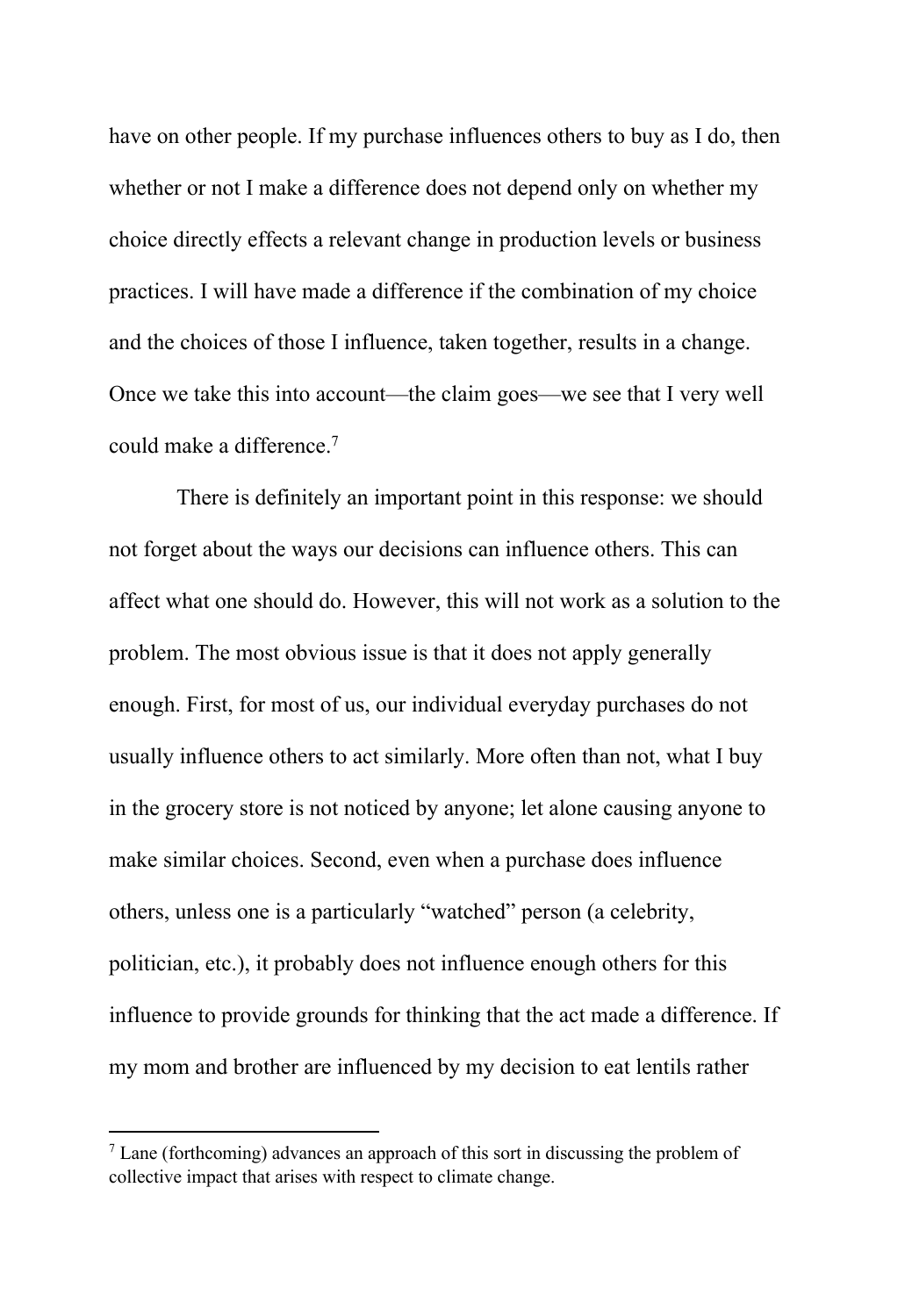than chicken at the restaurant tonight, and they do the same, it seems just as doubtful that this will make a difference to production on factory farms as the case in which they are not influenced.

There is at least one way in which an "ordinary" person's purchase could make a difference via its influence. Occasionally, not only does one person influence others, but those people influence further others, and so on. If your influence compounds in this way, it is plausible that the outcome would have been relevantly different had you not acted as you did.8 We should take this possibility into account. But we also should not overestimate our ability to have this sort of compounding influence. For most of us, most of our purchases do not set off any such chain reactions.

Now, what if one says: "I see that you were hoping that there would be a solution that applies to everyone, at all times. But there isn't. The best we have is that morality tells us to make the choices in question when one could have a substantial influence." This reply means accepting that many of us have no moral reason, much of the time, to make the choices in question, and that is the main reason to be dissatisfied with it. But it is also worth noticing what this entails for the content of the indirect difference-making reason itself. Suppose that Beyoncé is spotted

<sup>8</sup> Norcross (2004, 233) makes this point, but his main argument is the one I will discuss in the "Expected Utility" section. Glover (1975, 179–181) discusses a slightly different version of compounding influence.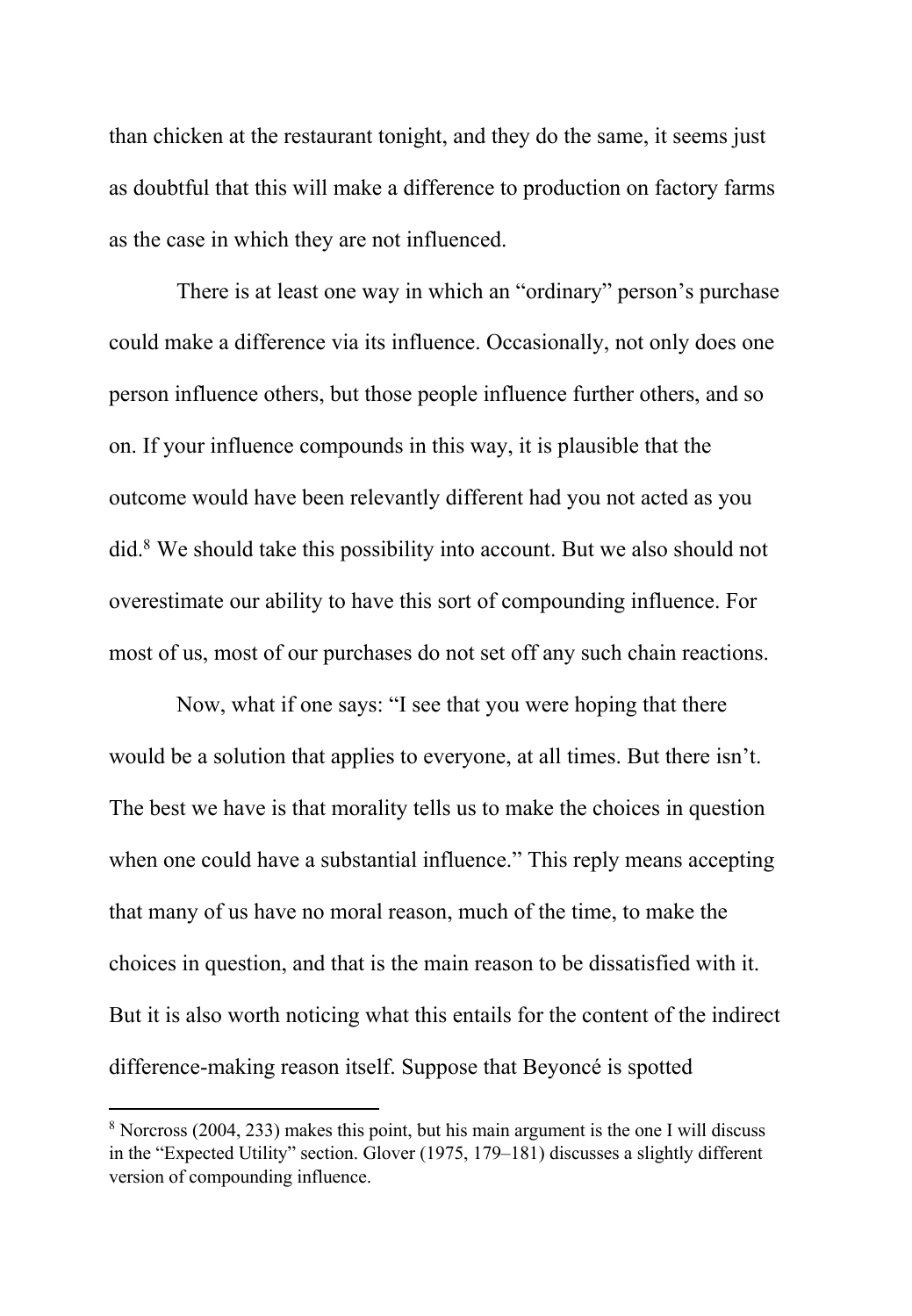purchasing a cup of fair trade coffee, and this leads thousands of people to start choosing fair trade. Their taking it that Beyoncé thinks buying fair trade is morally important makes thousands of fans think so too and thus follow suit. If indirect difference-making were the only answer to the problem of collective impact, then—unlike Beyoncé—most of these fans have no moral reason to choose the fair trade coffee, since most do not have the relevant kind of influence. But this would mean that what the proposal says is that the moral reason Beyoncé had to purchase fair trade was, essentially, that by doing so she could fool people into doing something that morality does not recommend that they do—something morally pointless. This is highly unintuitive. It is far from what most of us have in mind when we think of influential people as having moral reason to make certain choices because of their power of influence. Intuitively, what someone like Beyoncé has moral reason to do is use her influence to get others acting in morally good ways—not to fool them into doing things that are pointless. This intuitive conception implicitly relies on there being a separate solution to the problem of collective impact.

We already have enough reason to be unsatisfied with the indirect difference-making proposal. However, there is a more basic issue with it—one that sheds light on the search for a solution more generally. To bring this out: imagine that we live in a world in which most people do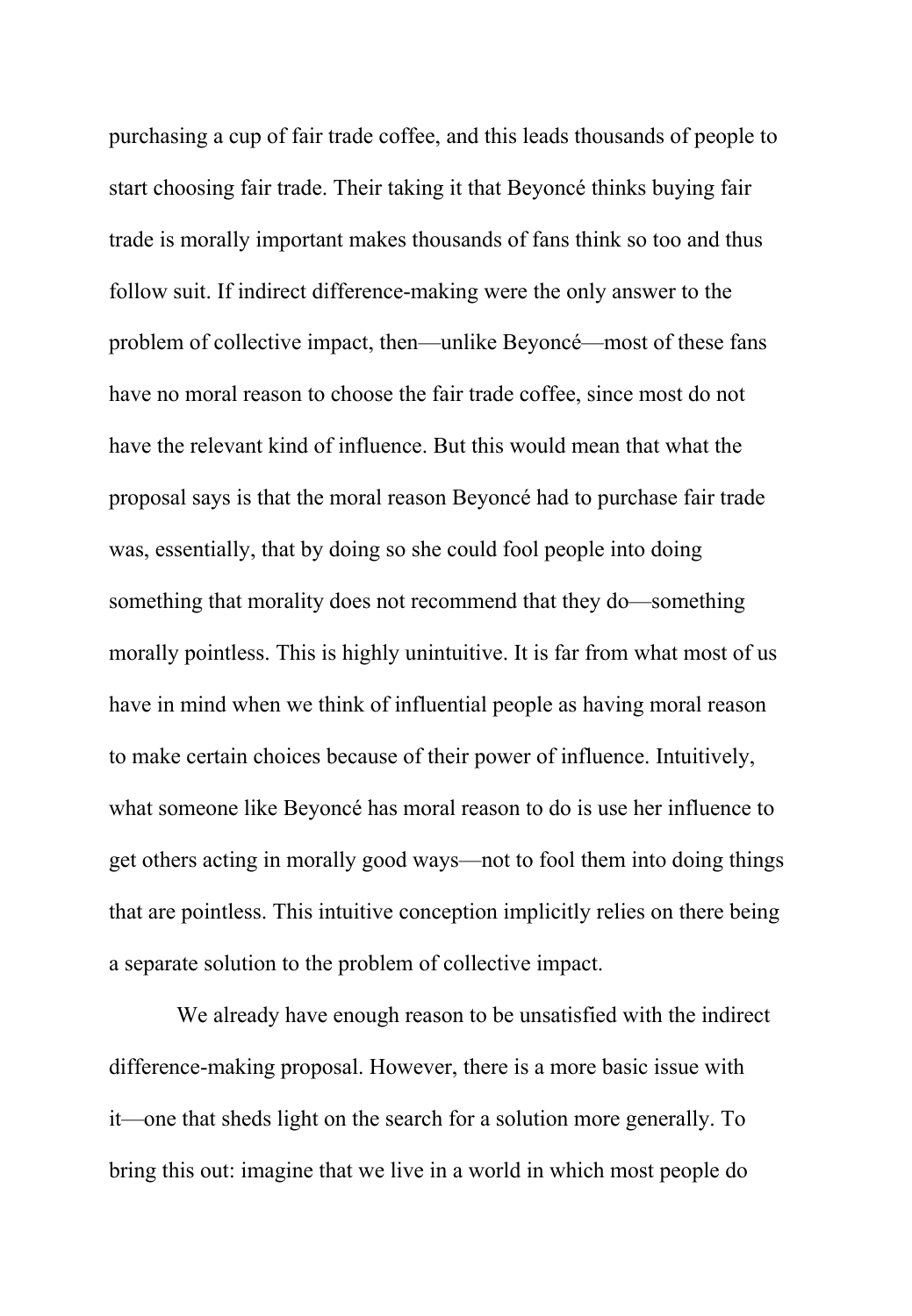have the influencing potential necessary for their everyday purchases to frequently make an indirect difference. Even in such a world, I do not think we should be satisfied with the indirect difference-making proposal. In such a world, our influencing potential would give each of us moral reason, or a presumptive moral obligation, not to eat meat, to buy ethically produced coffee, and so on. But it would only do so because of an empirical contingency that is not necessitated or made true by the conditions that give rise to the problem. Such a consideration does not address what is at issue in the problem.

The problem of collective impact is that it seems that

(A) The fact that if enough of us make certain readily available food choices rather than others, grave harms or injustices would be prevented or reduced

#### should be enough empirically for morality to yield that

(B) Each of us has a (presumptive) moral obligation, or at least good moral reason, to make those choices.

#### But it is unclear how this can work, given that

(C) What one does individually does not seem to make a difference.

A moral reason that depends on empirical contingencies besides either (A) or the conditions that give rise to (A) does not address that problem. Or, to put it another way: if such a reason is your answer, then you are really biting the bullet on the issue. You are accepting that despite (A), it could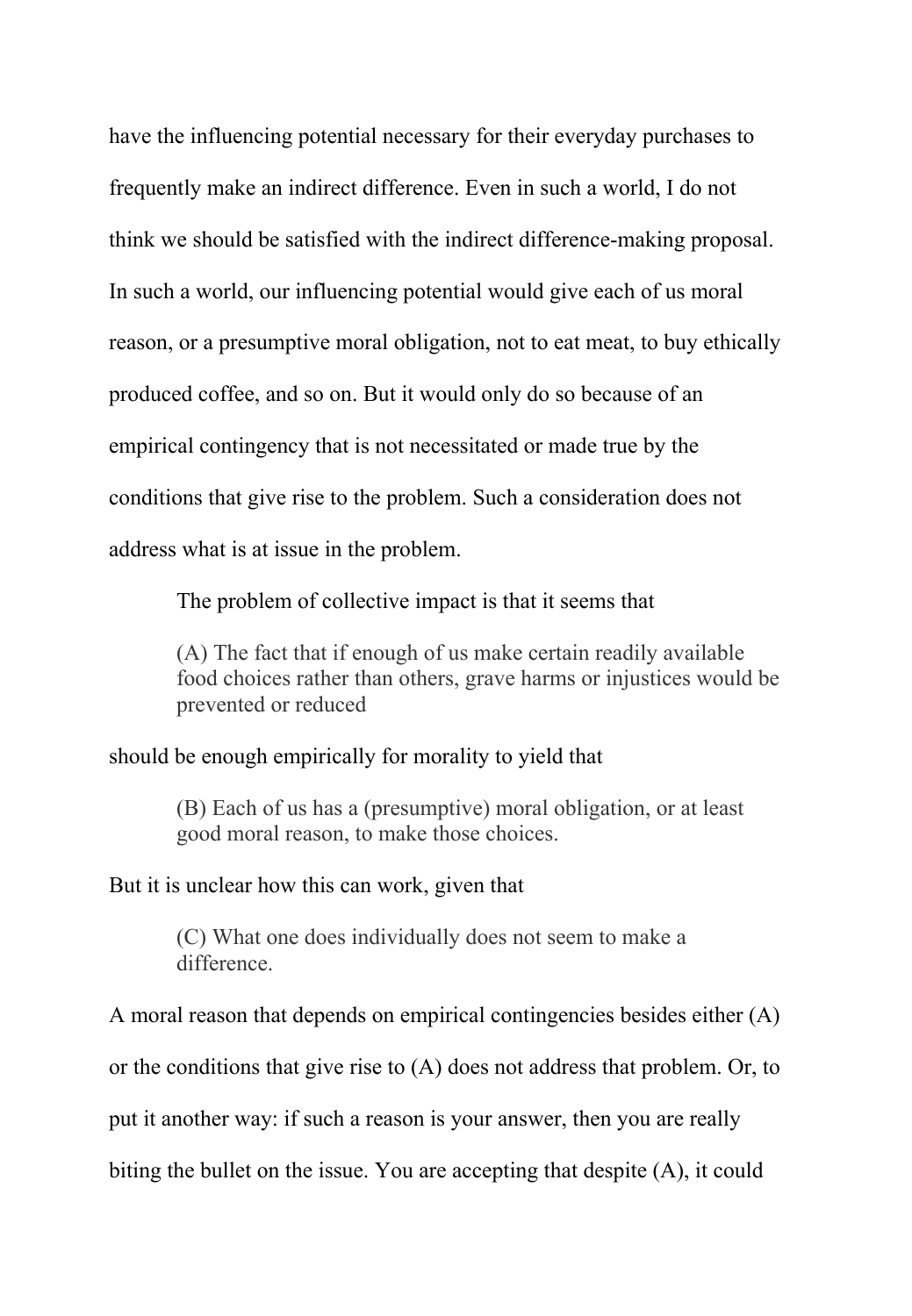very well be that each of us has no moral reason to make the relevant choices. You are accepting, in other words, that unless certain additional things happen to be true, there would be no moral reason for individuals to refrain from eating factory-farmed meat or to buy fair trade coffee, and so on, even though if enough of us do so we could prevent tremendous suffering or injustice. I am not ruling out that biting that bullet could be the right way to go. But we certainly should thoroughly explore nonbullet-biting solutions before we accept such a conclusion.

#### Expected Utility

A popular approach to the problem among philosophers is to appeal to chances of making a difference. Those who take this approach argue that in the cases in question, there is always at least some chance of making a difference. Now, merely showing that there is some chance of making a difference is not enough. If my eating factory-farmed meat has only a miniscule chance of making a difference for the worse, it is still going to be unclear why morality would require or recommend refraining. After all, almost any action you could perform has at least a miniscule chance of going awry and causing some negative outcome. But what these philosophers argue is that given what we can know about the chances of making a difference, we can see that a calculation of expected utility will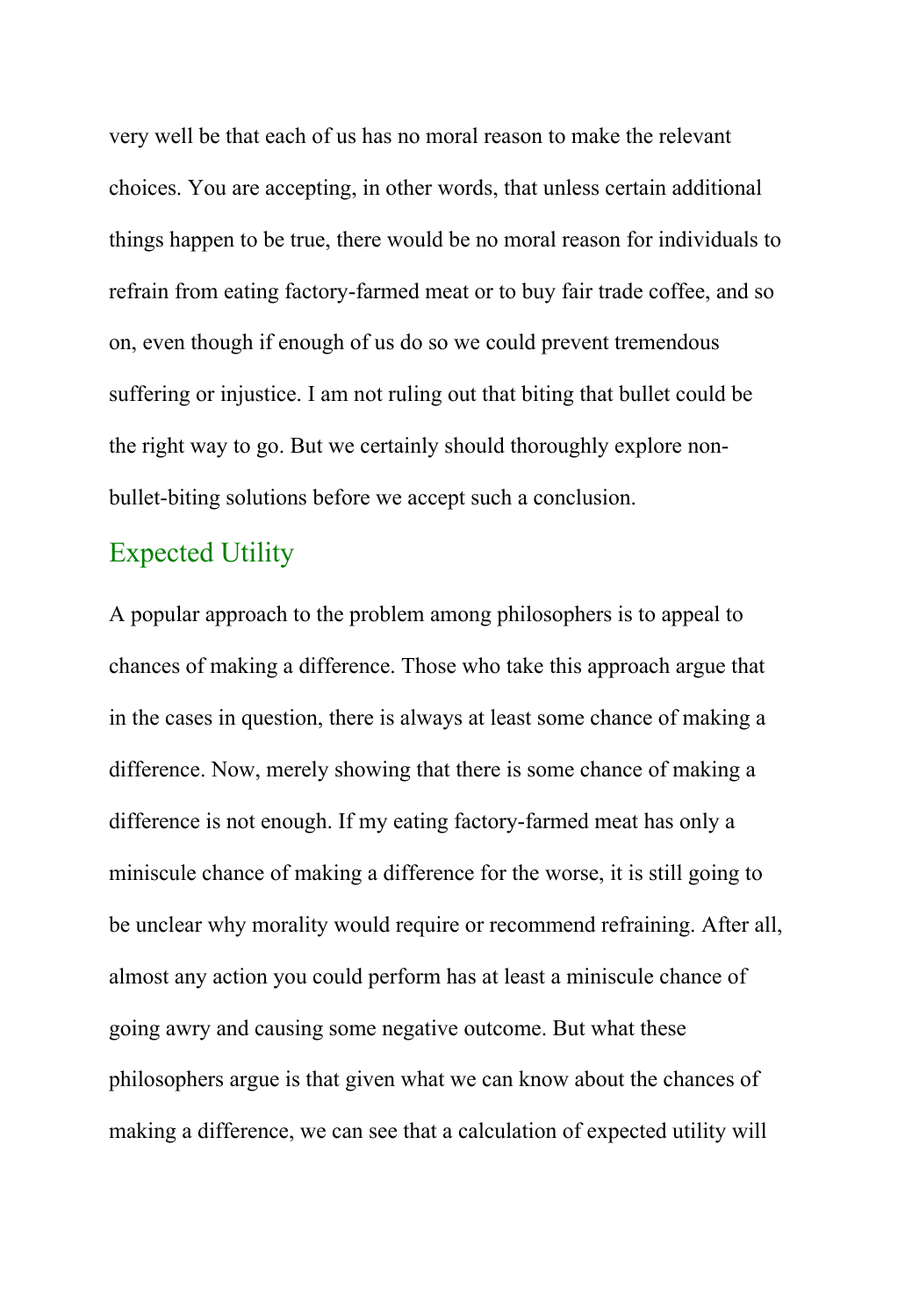yield the moral verdicts we are looking for. Shelly Kagan, Alastair Norcross, and Peter Singer each give arguments of this sort in the case of purchasing factory-farmed chicken.9 Their specific presentations vary, but their core argument is the same. Here it is.

Suppose the executives of a factory farm review their numbers sales, profits, and so on—on a monthly basis. While the company is not going to adjust production depending on whether one or two fewer chickens were sold this month than projected, there must be some point at which a shortfall in sales would lead them to decrease production. Let us suppose that quantity is 1,000 chickens. That is, 1,000 chickens is the "unit" that they make decisions in terms of. For every shortfall of 1,000 chickens in a given month, the factory farm will respond by cutting production by 1,000 chickens the next month. In this case, each consumer has a 1/1,000 chance of saving 1,000 chickens from a life of suffering on the factory farm.

Why a 1/1,000 chance? Because this—the claim goes—is the chance that the shortfall in a given month is an exact multiple of 1,000, and one's refraining from buying a chicken makes a difference if and only if the shortfall is an exact multiple of 1,000. To illustrate the latter claim: suppose the shortfall is exactly 2,000, and thus that there is a decrease in

<sup>9</sup> See Singer 1980, Norcross 2004, and Kagan 2011.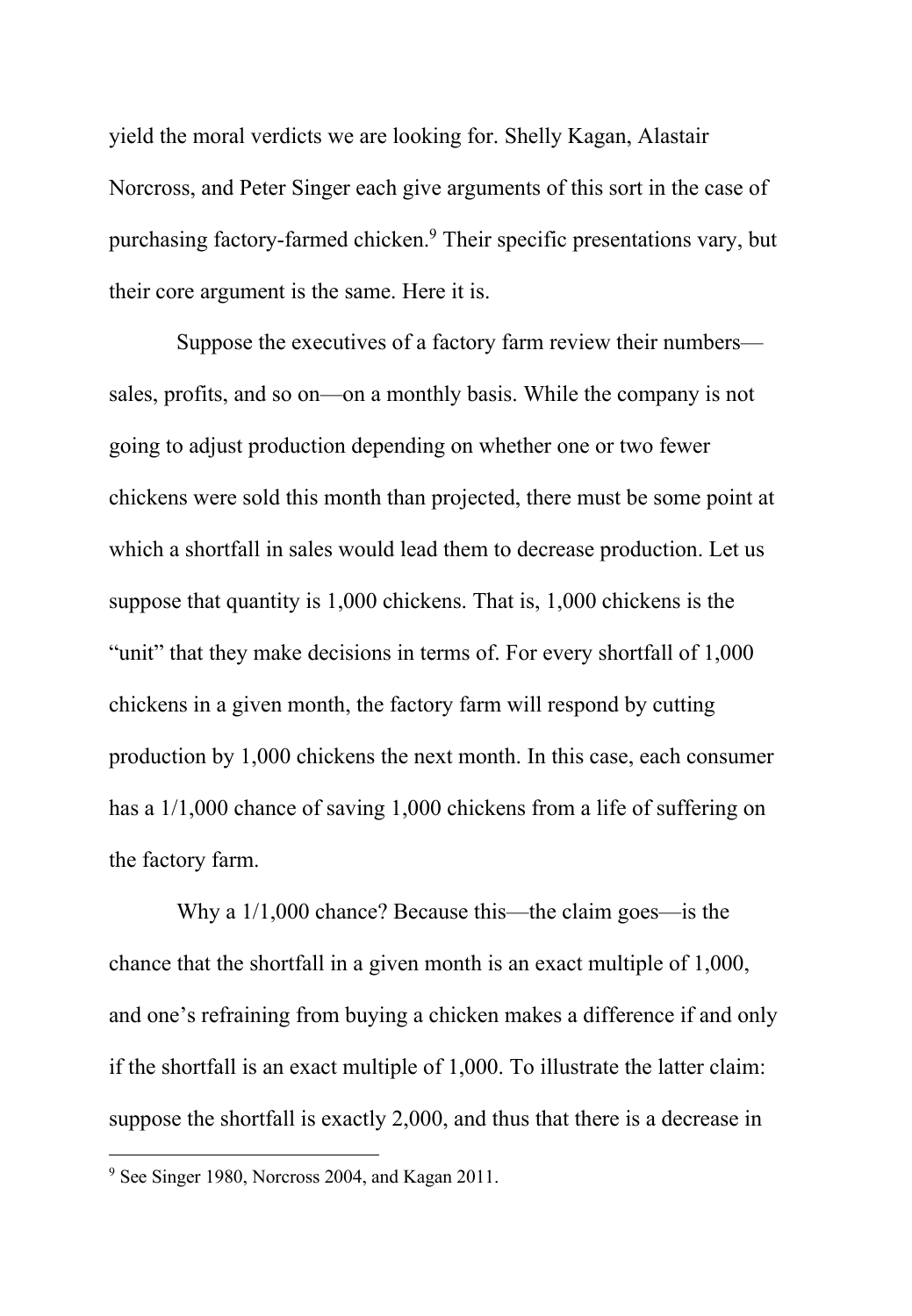production the next month by 2,000 chickens. In this case, had you purchased a chicken, the shortfall would have been 1,999, and the decline in production that would have resulted would have only been 1,000. So, your refraining made the difference between 1,000 more chickens suffering and not. In contrast, if the shortfall is anything other than a multiple of 1,000, then your refraining made no difference at all to chicken production.

The final step of the argument is to show that this 1/1,000 chance, while small, is enough for the expected utility to come out against purchasing a chicken. This is straightforward. A 1/1,000 chance of preventing 1,000 chickens from lives of suffering is an expected utility equivalent to a 100% chance of saving a single chicken from that life. By the highly plausible assumption that the benefits obtained by my purchasing a chicken are less substantial than the harms caused to a chicken on a factory farm, it follows that the expected utility of refraining is higher than the expected utility of purchasing a chicken, and thus that on the expected utility model—I ought to refrain.

As those who advance this argument emphasize, the particular number chosen (in my case, 1,000) does not matter. What the argument relies on, though, are the following two claims: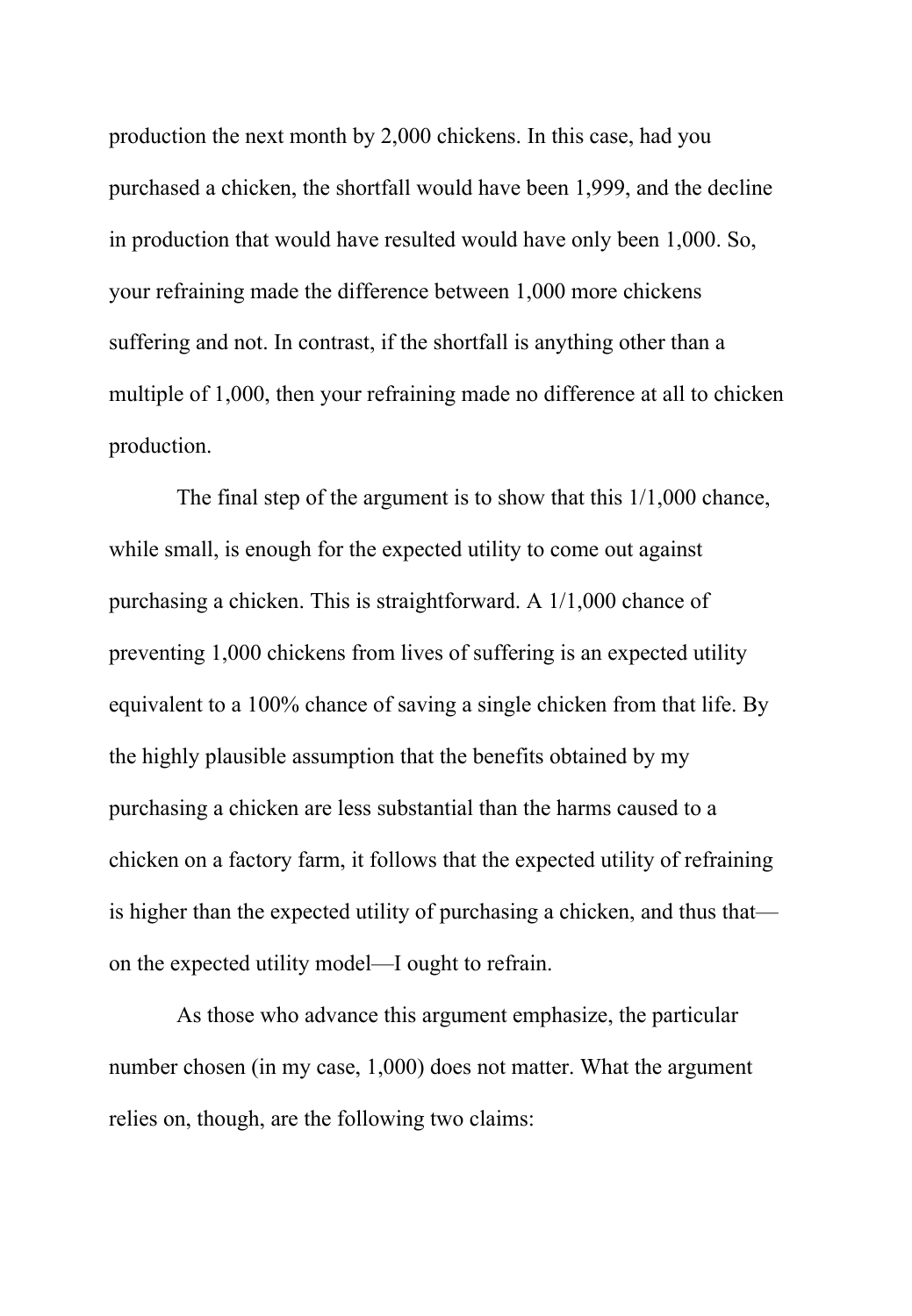(1) There is some number *N*, such that for each shortfall in sales of *N* chickens, the company will decrease production by a corresponding *N* chickens.10

(2) The probability that the shortfall will be an exact multiple of *N*  is 1*/N*.

The chief problem with the argument is that these claims need not be true, or even close to true.

Regarding (1): there is no reason to assume that the decrease in production triggered by a shortfall will match the size of the shortfall.<sup>11</sup> The intuition that they must match comes from the thought that the factory farm will want supply to match demand. But there are many strategies a factory farm could take to bring supply in alignment with demand, including marketing campaigns, searching for new buyers within the market, finding new markets to sell to, and so on. So, even if they take a shortfall of *N* or higher to indicate that demand has dropped far enough to

 $10$  It is not strictly speaking true that their argument relies on (1). What it relies on is that there are thresholds at which a decline in sales will trigger a decrease in production, and that the decrease in production triggered will match (or roughly match) the size of the threshold decline in sales. The numbers do not have to be as neat as their actual arguments suggest, and so do not need to be as neat as in (1). But just as their arguments do not strictly speaking depend on the numbers being as neat as they have them, my objection here does not depend on it. So, there is no loss of generality in putting my critique in terms of (1).

<sup>&</sup>lt;sup>11</sup> I make this point in Nefsky 2011, 369–371. You might think there is a more basic issue: Are there really precise numbers at which the executives would make different production decisions give or take a single purchase? I argue in Nefsky 2011 against the claim that in all collective impact cases there must be sharp thresholds like this. But it would not be worth pressing that line here because I think that most (though, not necessarily all) food choice cases do contain sharp thresholds (though they will typically be unknown and might vary from moment to moment).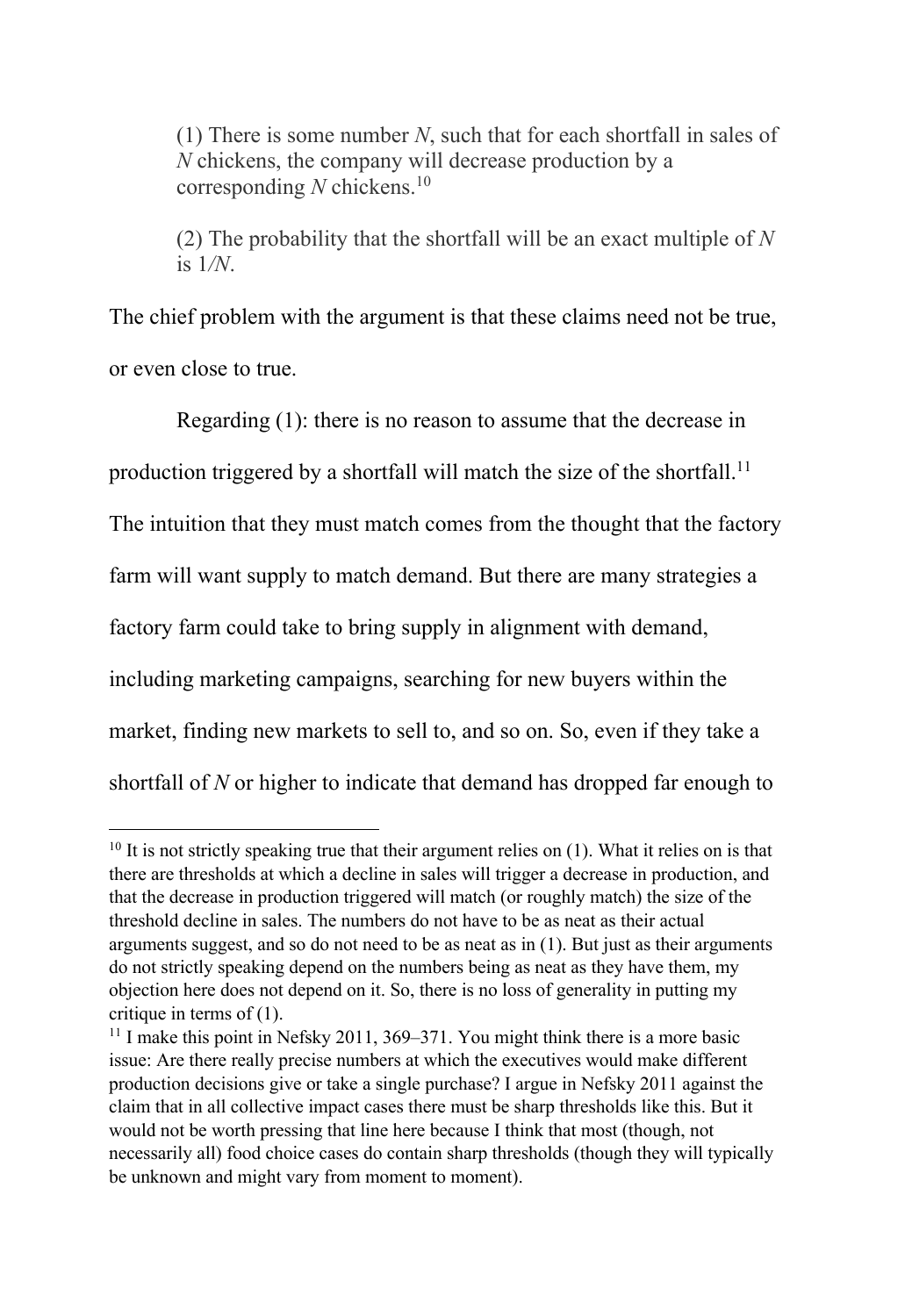warrant a decrease in production, they need not take it to warrant or require a decrease by a corresponding *N* or more chickens. They could, instead, take a "mixed" strategy, for example, some decrease in production (much less than *N*) and some expansion into new markets. Since this could very well be how things go, there is no *a priori* reason to think that the expected utility model will yield that you ought not to purchase a chicken. It could easily come out the opposite.

Things are much worse for the expected utility argument than that. Mark Budolfson has persuasively argued that claim (2) not only need not be true, but is provably false in the world we live in.<sup>12</sup> His argument is roughly as follows. First, we know that massive companies like factory farms, and the businesses they sell to, have large "buffers" built in practices and pricing strategies that ensure that the farm will not have to adjust production based on smallish deviations in sales. What this means is that the size that a shortfall in sales would have to reach ("*N*") for the response to be a decrease in production is going to be large. For example, perhaps for every 5% shortfall in overall sales, the factory farm will decrease production.13 For Tyson in 2013, this would be an *N* equal to

<sup>12</sup> Budolfson, forthcoming.

 $13$  While writing this essay, I had the opportunity to speak to an executive at a large agricultural company (who prefers to remain anonymous), and my conversation with him suggested that, at least for some companies, 5% is not even high enough. I asked him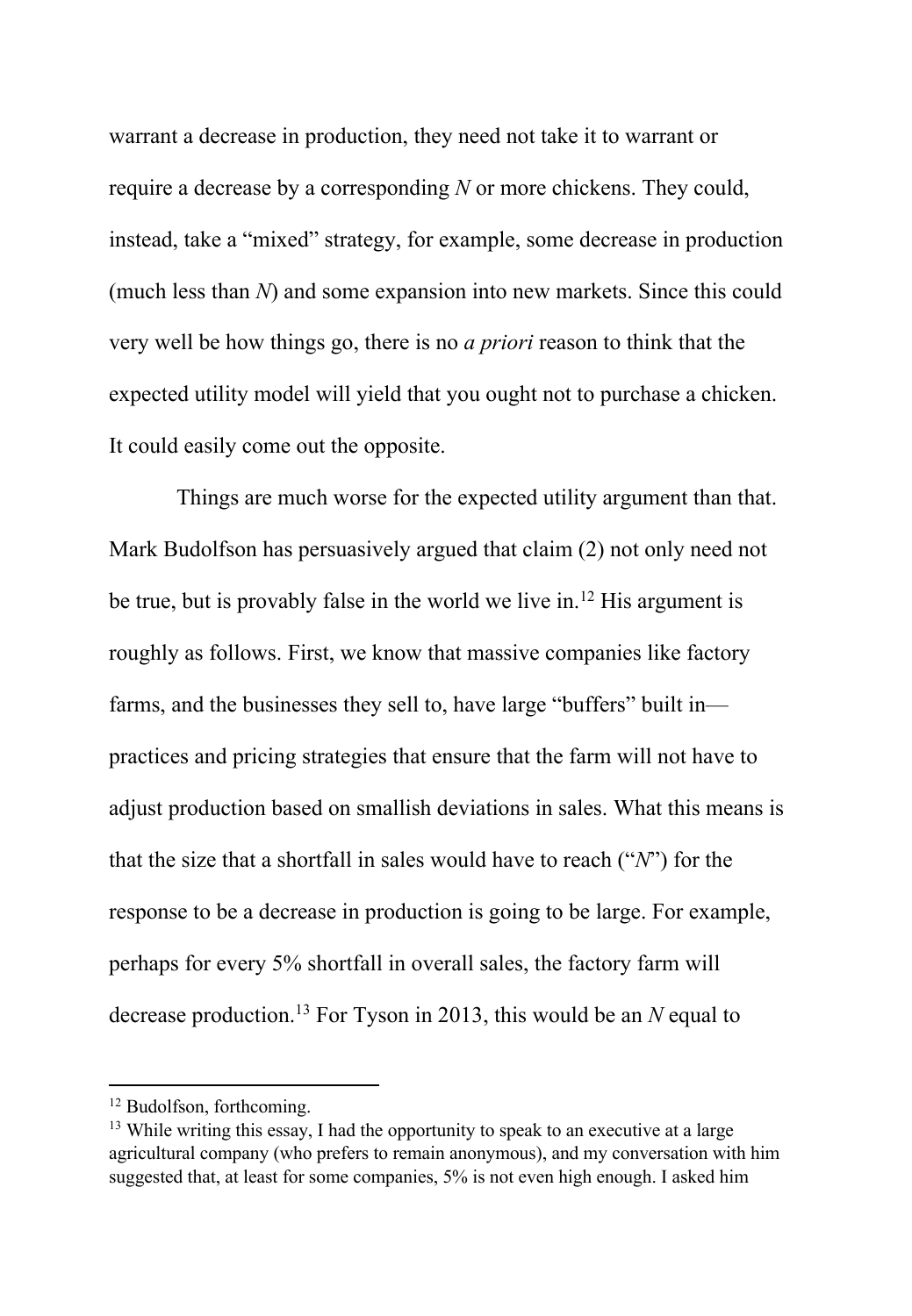approximately 8 million chickens. But once we know that we are talking about numbers like this, we know that the chance of making a difference is not going to be anywhere close to *1/N*. The chance of making a difference is *1/N* only if we assume that any size shortfall is equally likely as any other. But not all consumer behavior is equally likely; it is much more likely that consumers will behave close to how the company projects, and for it to be as much as 8 million purchases off is extremely unlikely. What this means is that the probability of being in the vicinity of a threshold at which they would decrease production is very low, and the probability of hitting one of these thresholds exactly, such that a single purchase makes a difference, is "nearly infinitesimal."<sup>14</sup> It is going to be, in other words, nowhere near what it would need to be for the expected utility model to yield that one ought not to purchase a chicken.

#### Conclusion So Far

It is doubtful that we can solve the problem of collective impact in foodchoice cases by rejecting the "it won't make a difference" claim: in many of these cases, for many people, one's purchases effectively will not make a difference.

about whether the current gluten-free diet trend resulted in a decrease in wheat production in his company, and he said "no." He explained that this trend only resulted in a "5% hit in the market," and that that small of a decline "doesn't really matter to them." <sup>14</sup> Budolfson, forthcoming, 11.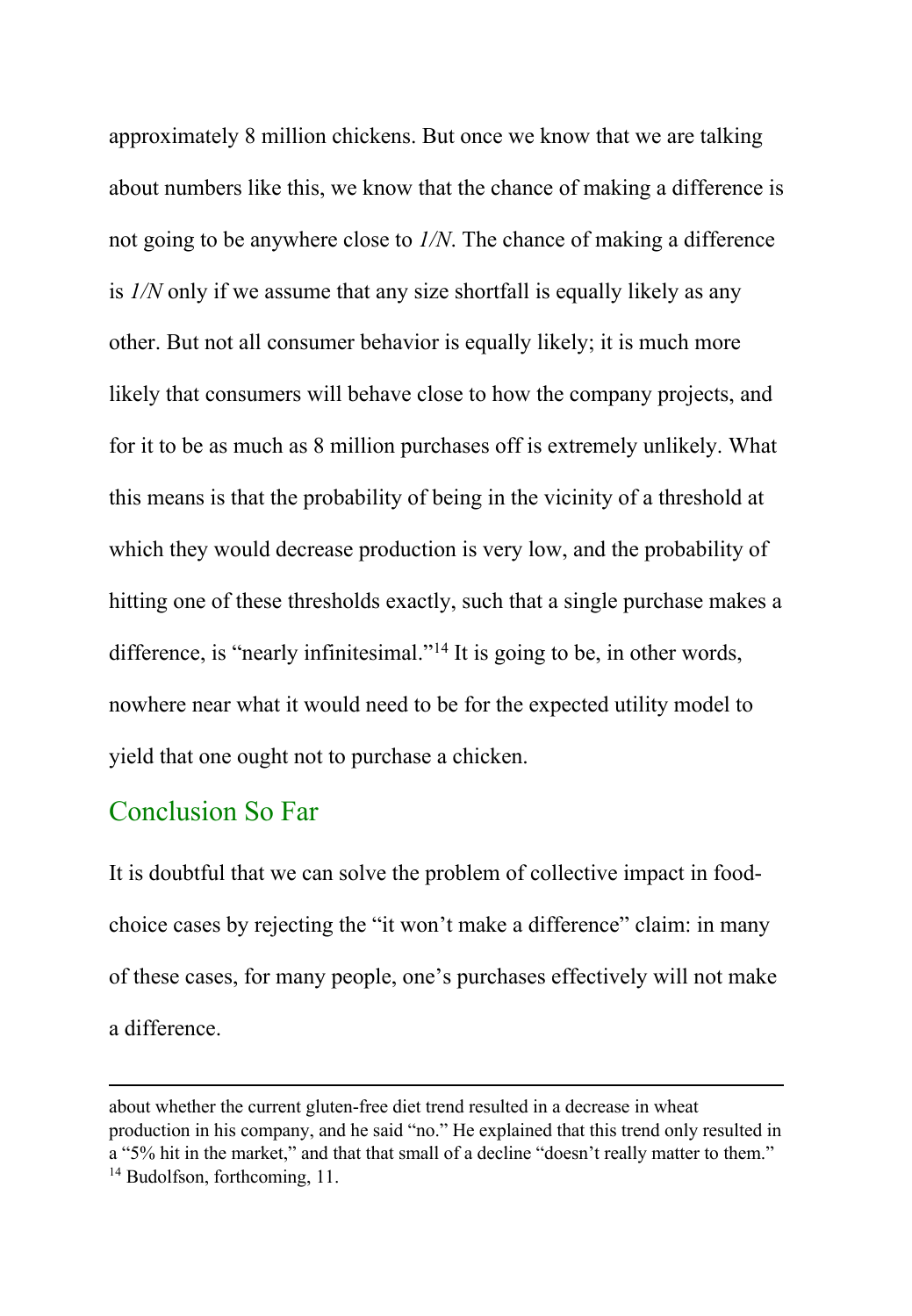A natural place to turn at this point is to what I call "noninstrumental" moral reasons: moral considerations that do not have to do with playing a significant instrumental role in preventing the relevant harms or injustices, and instead concern other ways one's choice can relate to those outcomes. In the next section, I discuss this strategy, focusing in on two such proposals.

## Non-Instrumental Reasons

Consider two kinds of vegetarians: those who would eat already purchased meat if they knew that it would otherwise simply go to waste, and those who would not. If we are looking for non-instrumental moral reasons to refrain from consuming meat, it seems worthwhile to think about the second kind of vegetarian. A vegetarian of the first kind might just be mistakenly assuming that her refusing to eat meat in "normal" cases will actually do something to prevent animal suffering. The second kind of vegetarian, on the other hand, clearly has other sorts of reasons in mind.

To make this concrete, take the following case:

**Leftovers:** You are housesitting for your Aunt Neta, who left town this morning. In her fridge you find some very tasty-looking leftover chicken. You know that these are leftovers from her dinner last night, and thus that they would be safe to eat. But you know that were this food to wait until she came back, it would be spoiled. You are the only one who could eat it. It will merely go to waste if you don't eat it.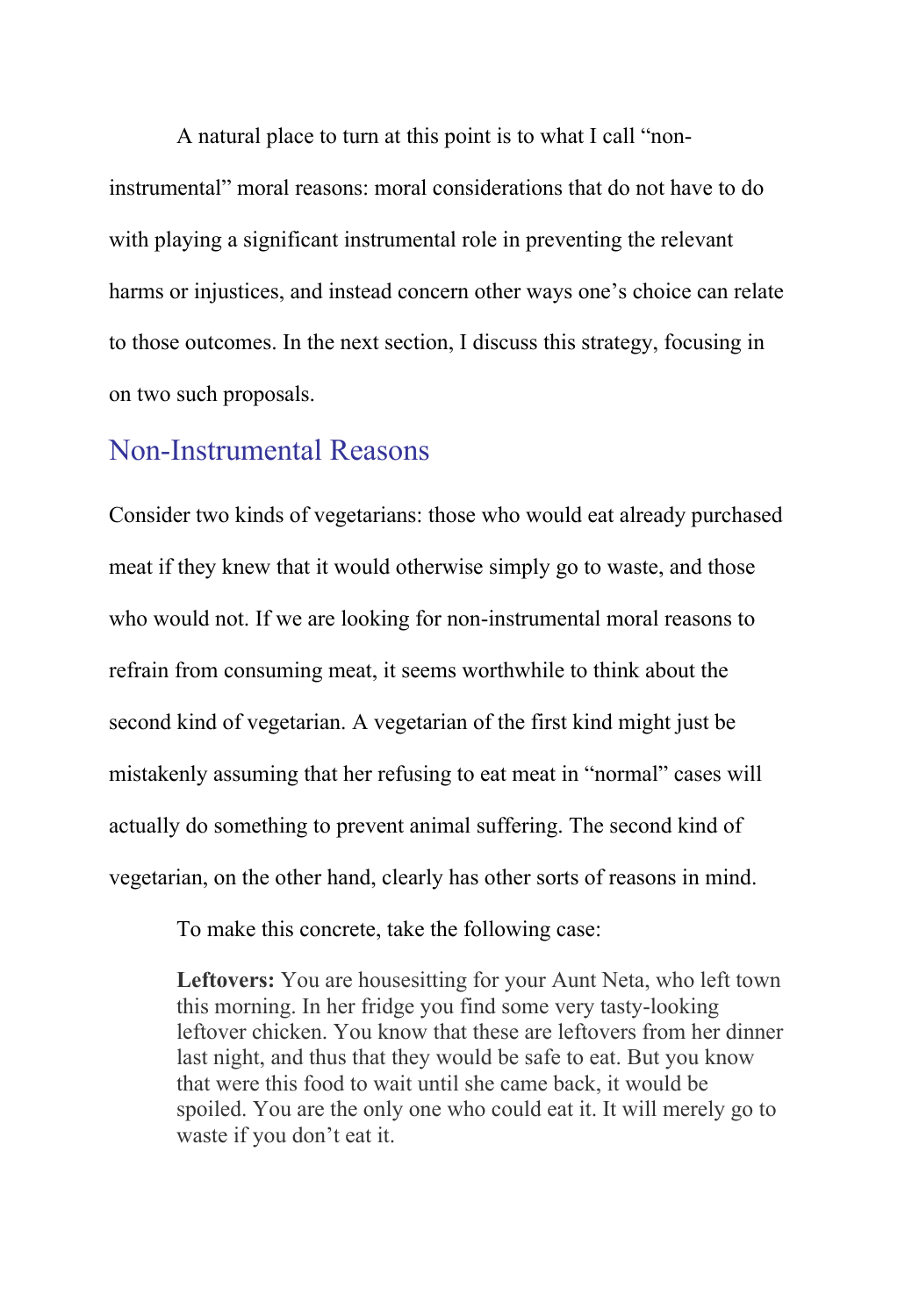Many, though not all, vegetarians would not eat the leftovers in this case. Some would not eat them because of "non-moral" reasons: for instance, they think it would be unhealthy, or they have no desire to eat it. But I take it that there are vegetarians who would not eat it for moral reasons, and in particular, reasons having to do with the suffering animals undergo on factory farms. If there are such moral considerations speaking against eating meat in Leftovers, it seems these should be able to provide a relevant answer as to why we should not consume meat in the normal case.

Here is one explanation, though, for not eating the meat in Leftovers that doesn't fit that bill: "If I eat meat in this context, this might lead me to be tempted to do so at other times, when it won't merely go to waste." This story for why I ought not to eat meat in Leftovers only works if (a) it is really true that doing so might lead me to eat meat at other times, and (b) it is really true that I ought not to eat it at those other times. Whether (a) is true will vary individual-by-individual. Whether (b) is true depends on whether there is a solution to the problem of collective impact. This explanation, thus, presupposes rather than provides an answer to the problem.

But perhaps other moral reasons for not eating meat in Leftovers will do better.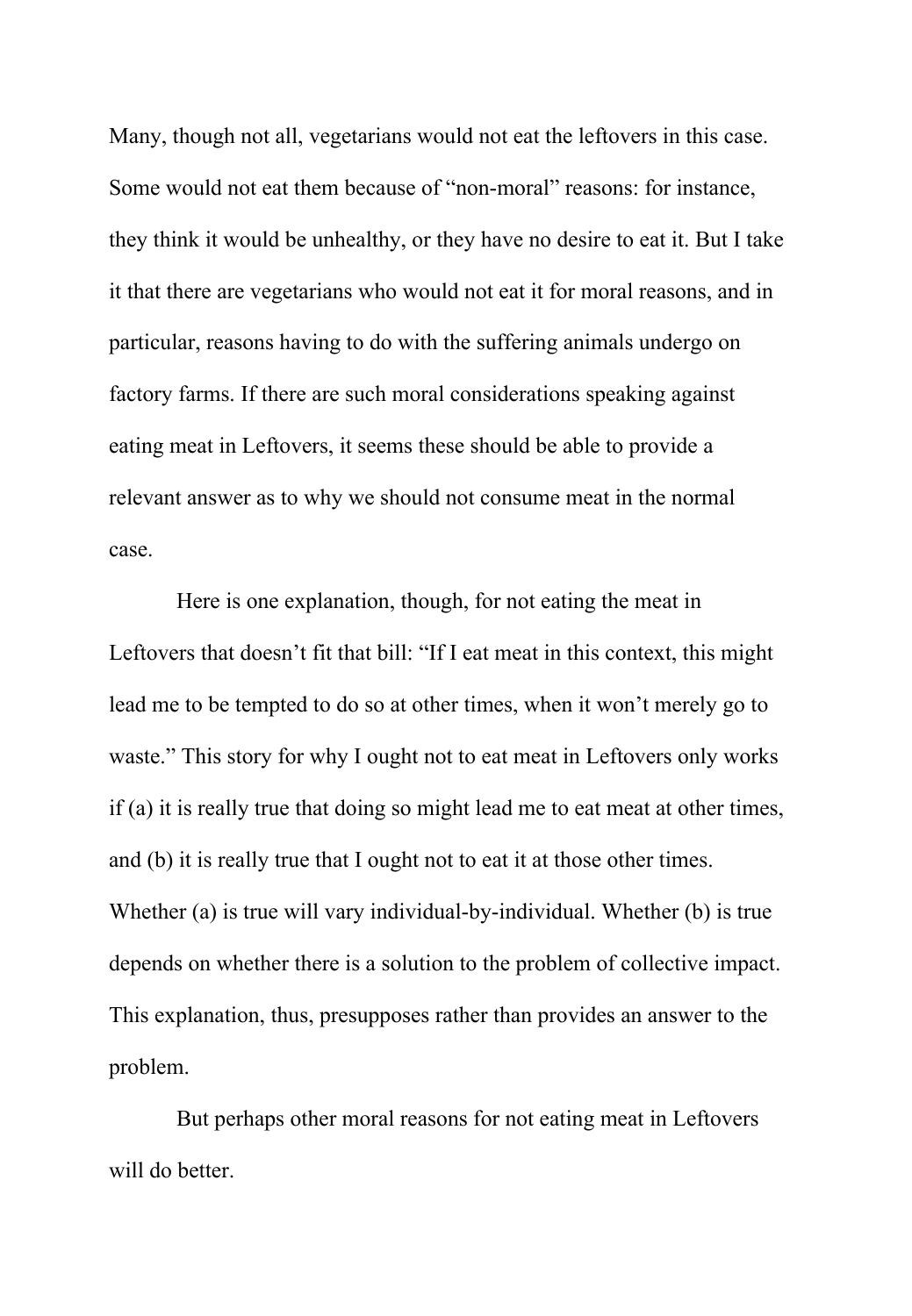# Benefiting from Wrongdoing

One answer is that eating the meat would amount to benefiting from someone else's wrongdoing, and this is something one ought not to do. Factory farms wrongfully torture the animals they raise for slaughter. If Aunt Neta's chicken was produced on a factory farm, then if you eat it, you would be voluntarily enjoying a product of this morally abhorrent behavior. This is something you ought not to do. If this can explain why you ought not to eat the meat in Leftovers, it should work in normal cases of consuming factory-farmed meat too.<sup>15</sup>

This proposal has some intuitive appeal, but I do not think it works. First, I do not think it is true that the mere fact that one is benefiting from wrongdoing makes one's action wrong. Consider this case from Christian Barry and David Wiens:

**Terrorist Bombing:** "A terrorist sets off a bomb, which grievously injures several people. To avoid the explosion, Bill retreats to a nearby café, where he meets Susan. Their chance meeting eventually gives rise to an extremely lucrative business partnership."<sup>16</sup>

<sup>&</sup>lt;sup>15</sup> Holly Lawford-Smith gives this proposal (2015, 317–318), but it is not her main proposal. I discuss her main proposal below in note 23. Note that the "benefiting from wrongdoing" proposal is an example of a candidate solution that seems available in foodchoice cases, but not in various others in which the problem of collective impact arises. It clearly could not work, for instance, to explain why one should vote in the national election: you are not benefiting from someone else's wrongdoing by not voting.  $16$  Barry and Wiens, 2016, 3.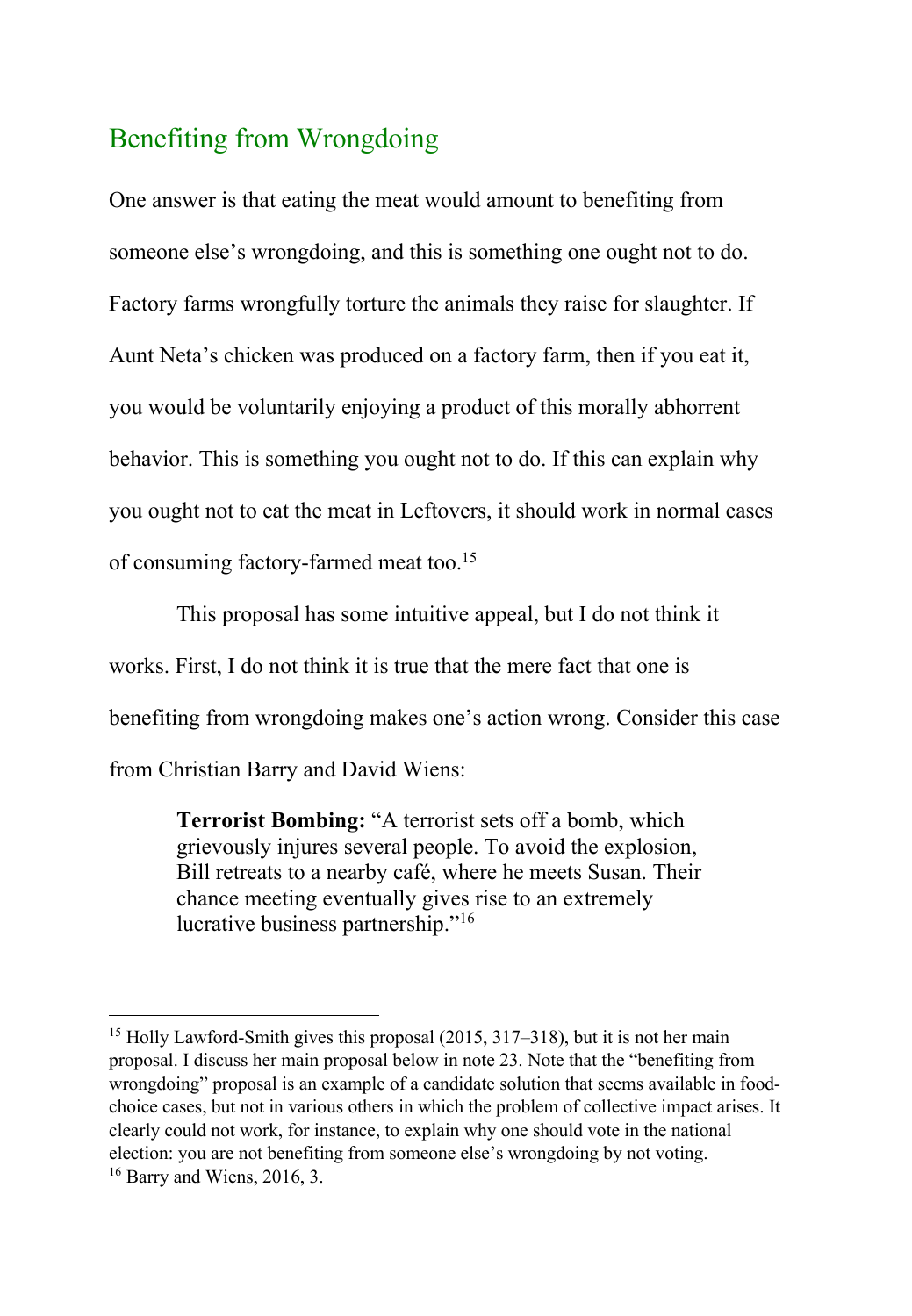In engaging in this partnership, Bill and Susan are benefiting from wrongdoing: they would not have met, and thus could not have started this business, had the bombing not occurred. But clearly, in doing so, Bill and Susan are doing nothing wrong.<sup>17</sup> Or, at least, the fact that they would be benefiting from someone else's wrongdoing does nothing to make their engaging in it wrong. (It could be wrong for other reasons.) This, at first pass, shows that benefiting from wrongdoing is not in itself wrongful.

Some might reply, though, that this is not a counterexample to the view they have in mind because Bill and Susan are not benefiting from wrongdoing in the relevant sense. Bill and Susan's benefiting is only an incidental consequence of the wrongdoing: it was a mere coincidence that the bombing lead to their meeting. To count as "benefiting from wrongdoing" in the relevant sense—they could say—there must be a nonincidental connection between the wrongdoing and the benefiting.<sup>18</sup>

But even on this narrower conception, I do not think it is true that the mere fact that one is benefiting from wrongdoing is enough to make one's act wrong. Consider:

 $17$  Barry and Wiens use the case to show that a closely related but distinct view is mistaken: namely, the view that those who benefit from wrongdoing owe special duties of compensation to the victims of that wrongdoing.

<sup>&</sup>lt;sup>18</sup> Thanks to Mark Budolfson, Tyler Doggett, and Sergio Tenenbaum for raising this point.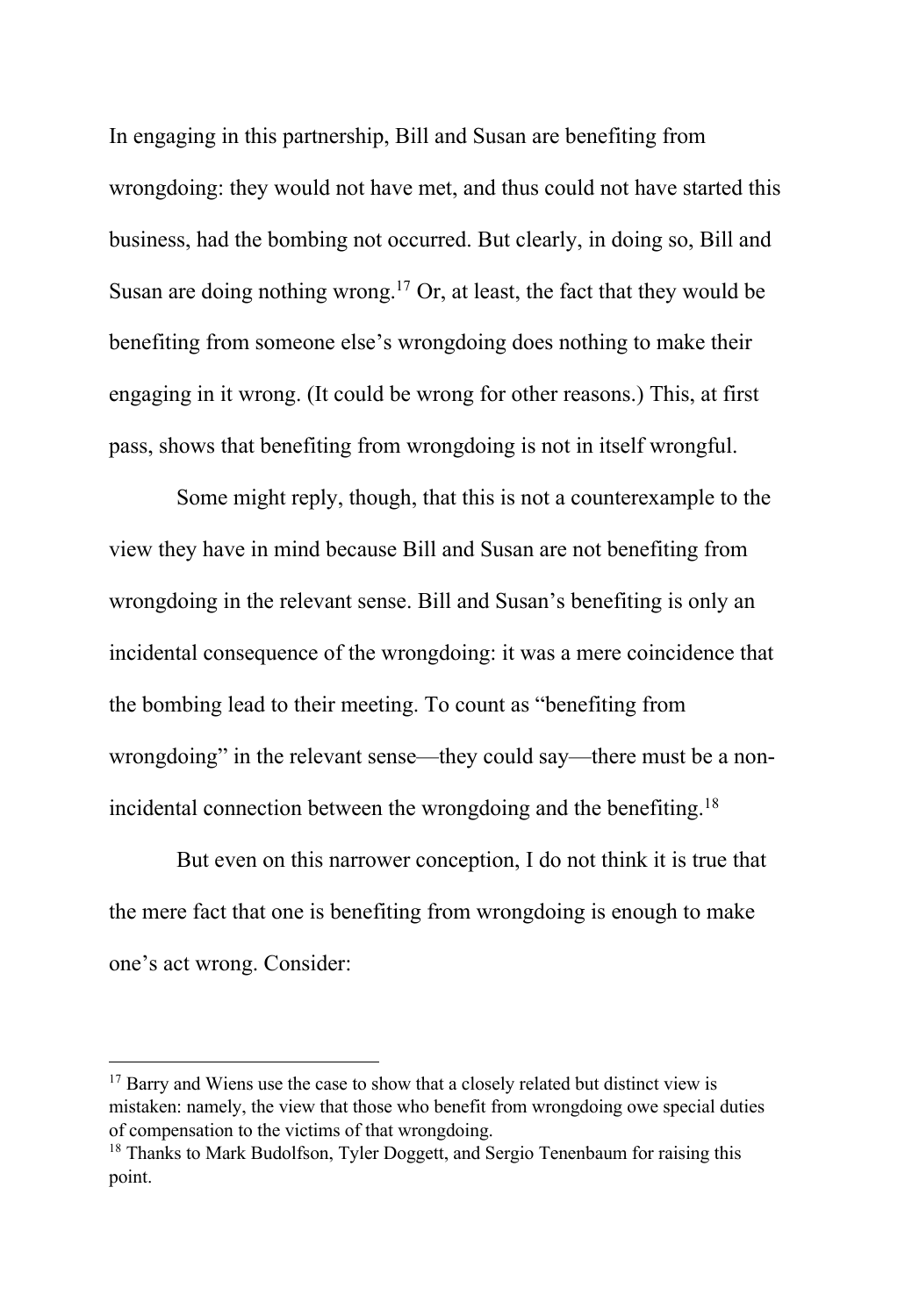**Medical Treatment:** Beth receives a medical treatment, which saves her life. The discovery of this treatment is owed ultimately to a discovery made by Nazi experiments on concentration camp victims.

Here the connection between the wrongdoing and the benefiting is nonincidental: the Nazi experiments were aimed specifically at advancement in medical treatments. But even if she knew the history of the discovery of the treatment, it seems clear to me that Beth did nothing wrong in accepting the treatment, and thus in (knowingly) benefiting from wrongdoing.

Some, however, might have different intuitions. They might think that there is something at least *pro tanto* wrong with using such a treatment, but that perhaps in serious enough situations (like Beth's lifeand-death situation) the *pro tanto* wrongness is outweighed by the benefits of using the treatment. But even if this is correct, would it be the mere fact that Beth is benefiting from the Nazi's wrongdoing that makes it *pro tanto* wrong? There are other more plausible explanations. For instance: perhaps if people like Beth are willing to use this treatment, this could set a risky precedent, potentially encouraging current researchers to violate codes of ethics when they think the payoffs will be high. This could make it *pro tanto* wrong to use the treatment.<sup>19</sup>

 $19$  Thanks to Wayne Sumner for a helpful discussion of this point.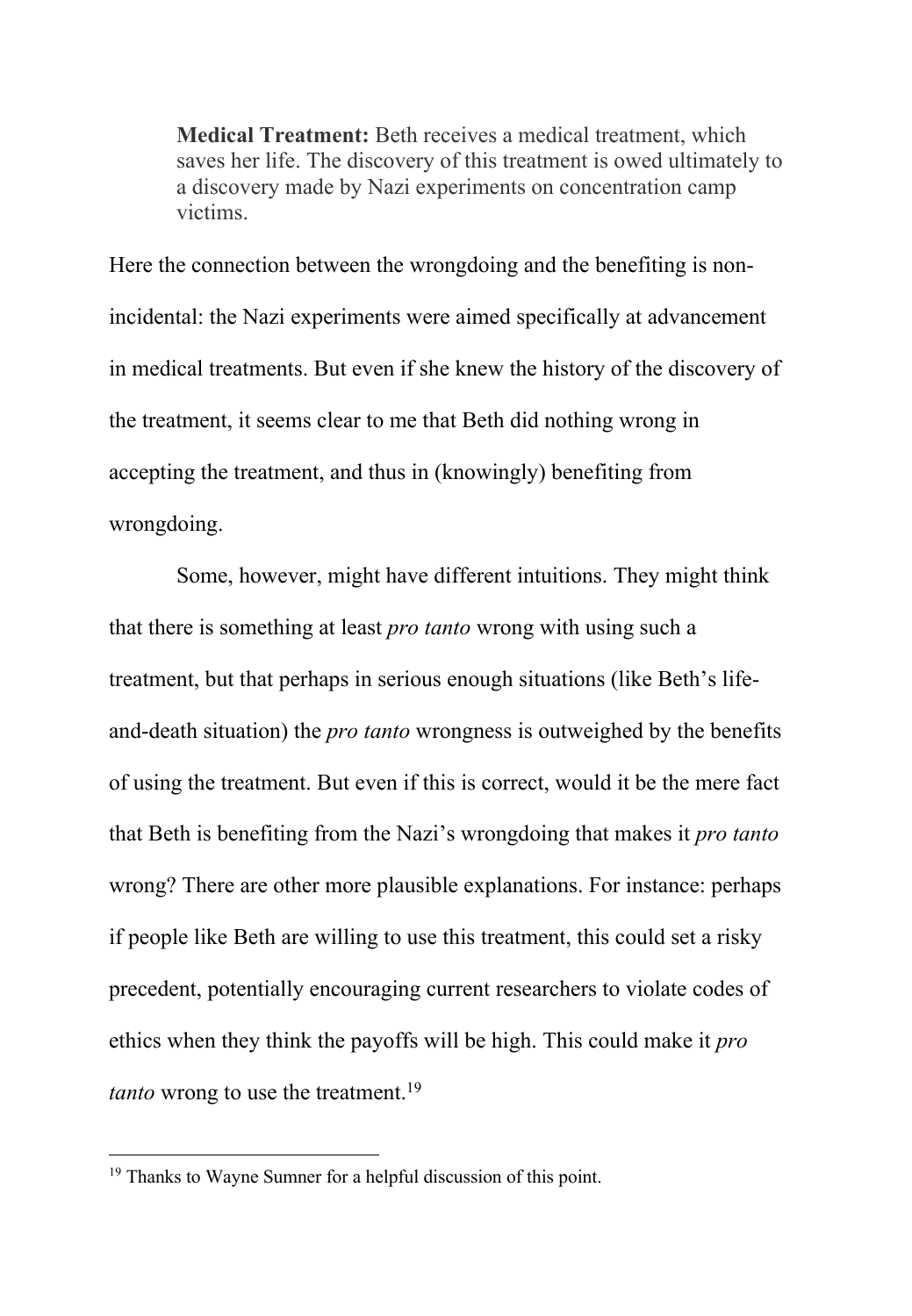In general, it seems to me that when benefiting from someone else's past wrongdoing is wrong, there is some other or further consideration that makes it wrong.<sup>20</sup> But suppose I am incorrect about this, and the mere fact that one is benefiting from someone else's past wrongdoing can make one's act wrong. Even if so, I do not think the "benefiting from wrongdoing" proposal works as a solution to the problem of collective impact. This is because, as with the indirect differencemaking proposal, it depends for its application on empirical contingencies that need not hold as far as the conditions that give rise to the problem are concerned. First, it is not always true that by buying or consuming a product one is benefiting. Imagine that you buy some factory-farmed meat, but then throw it out because you end up finding it repulsive. In this case, you are clearly not benefiting from this purchase.<sup>21</sup> Indeed, we can imagine cases in which someone chooses to buy factory-farmed meat without even having the aim or expectation of benefiting from doing so. Imagine that you predict in advance that you will be repulsed by the meat

 $20$  One thing I have heard people say to try to support the idea that it is really the benefiting from wrongdoing that makes it *pro tanto* wrong for Beth to accept the treatment is that learning about the history of the treatment should have an emotional effect on Beth. She should feel disturbed by the fact that the treatment that she will or might take was discovered in this way. But I do not think this in any way shows that using the treatment is *pro tanto* wrong. We can fully understand why Beth should have a response like that without supposing that there is anything morally wrong with accepting the treatment.

<sup>&</sup>lt;sup>21</sup> Thanks to Tyler Doggett for this example.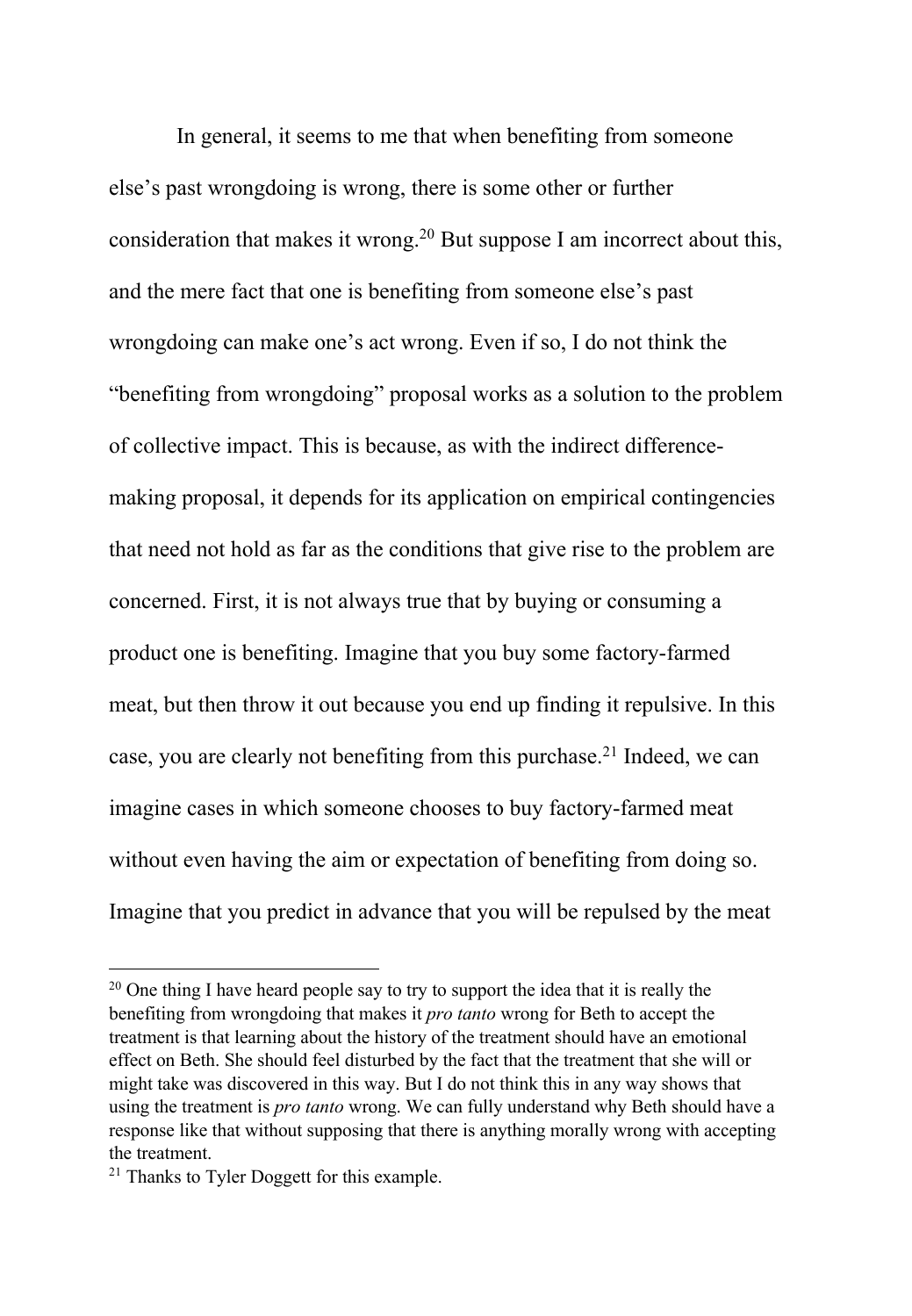and that you will just throw it out; you do not expect to benefit from your purchase. Deciding to purchase meat in this case certainly seems very odd, and maybe even irrational, but it is still possible. And the "benefiting from wrongdoing" proposal has nothing to say against it. This is unacceptable as far as solving the problem of collective impact is concerned. A solution should be able to explain why there is moral reason not to make such consumer choices, regardless of whether or not one will, or expects to, benefit from doing so.

Perhaps advocates of the proposal would reply by claiming that they mean to be using "benefit" in a technical sense, such that any use or purchase of a product counts as "benefiting". The proposal then becomes just: "using or purchasing the products of wrongdoing is wrong." But even if they can make that move, this does not fully remove the trouble. This is because the problem of collective impact can arise in food choice cases even if there has not already been a wrong committed.

Imagine, for instance, that there is very good reason to expect that if demand for a certain product gets high enough, the company that produces it will switch its production strategy (in order to accommodate the increase in demand) from one that is environmentally friendly and humane to one that will result in serious harm to the environment, workers or animals. Suppose that given the growing popularity of this product,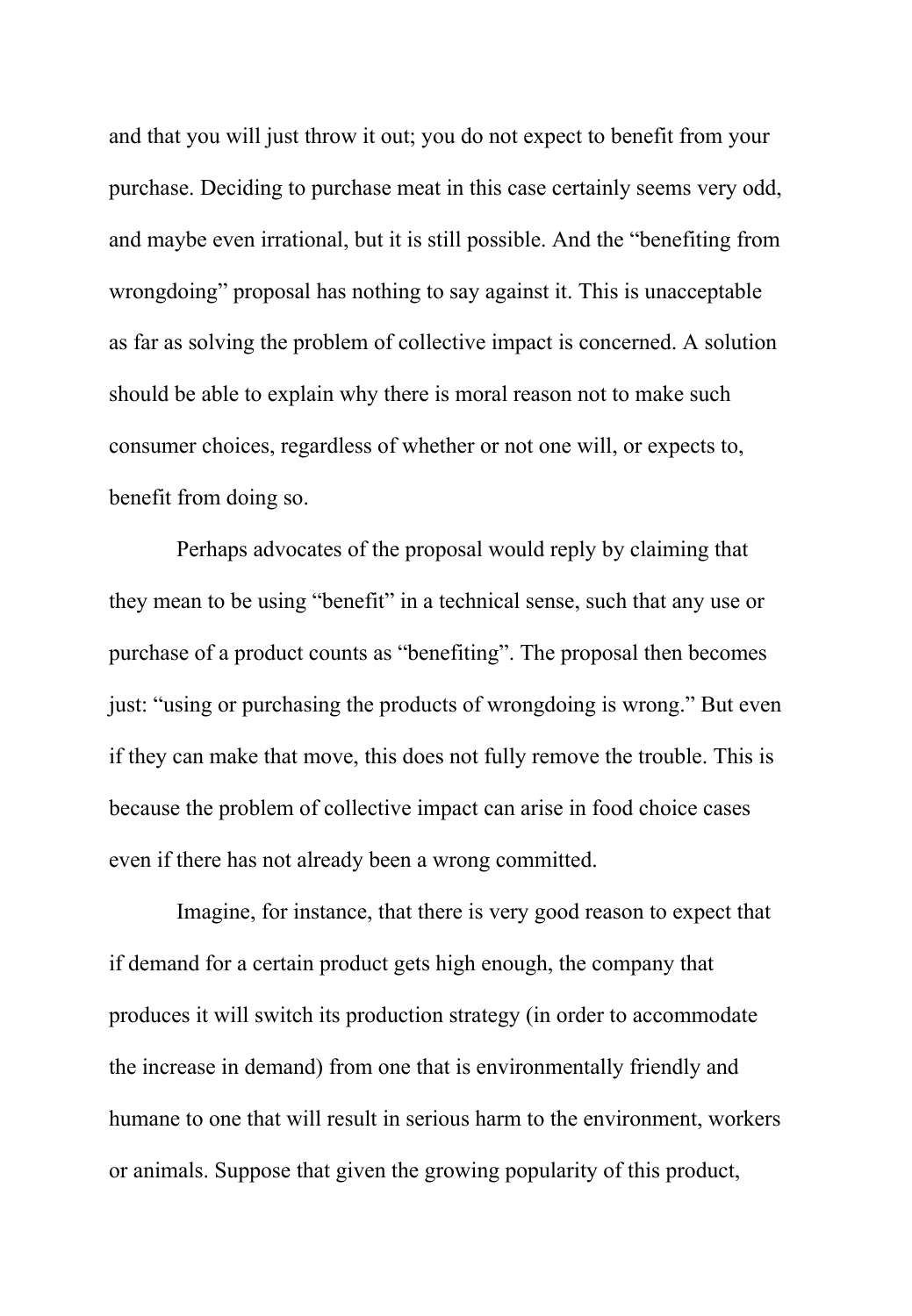there is good reason to be concerned that this will happen. Given this serious risk of harm, it seems that we should be able to explain why individuals ought, or at least have good reason, to refrain from buying this product. So, the problem of collective impact arises here. But the revised "benefiting from wrongdoing" proposal does not apply in this case, because it is not be true that if you buy the product you are buying a product of wrongdoing. The company has not yet done anything wrong.

Thus, similar to the indirect difference-making proposal, the "benefiting from wrongdoing" proposal effectively bites the bullet on the problem of collective impact, rather than solve it. As far as the proposal is concerned, unless certain sorts of contingent factors happen to hold (namely, there is past wrongdoing, and one would be benefiting from it), there is no moral reason for consumers to refrain from making purchases that are likely to collectively result in great harm or injustice.

### Expressive Reasons

Perhaps a different non-instrumental proposal will work better. A different answer to the question of what moral point there is in refraining from eating meat in "mere waste" cases like Leftovers is that our food choices have symbolic or expressive significance, independent of any causal influence they might have. By choosing not to eat Aunt Neta's leftover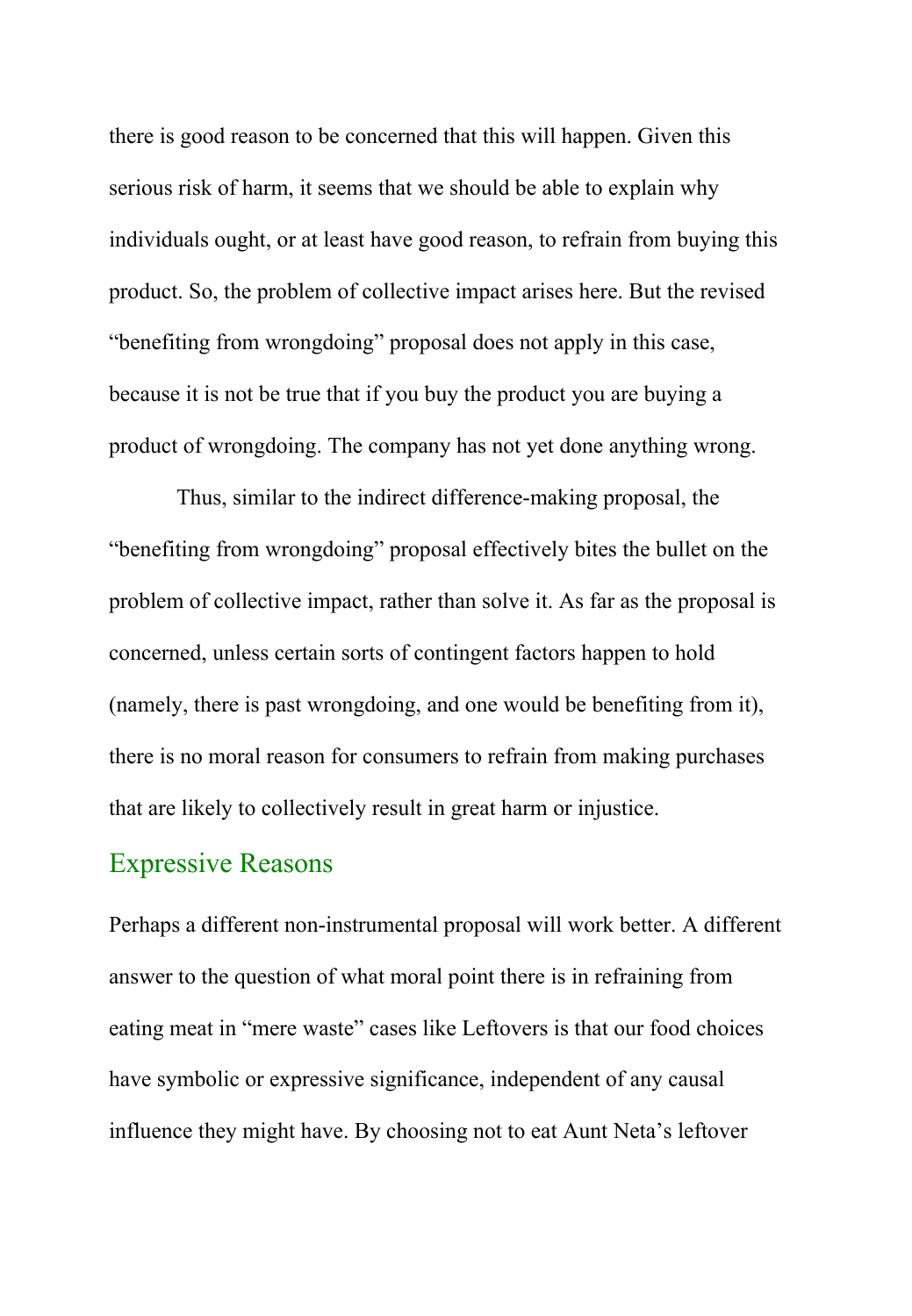chicken, despite how tasty it looks, one expresses, even if only to oneself, one's commitment to animal welfare and disapproval of factory farming. The same goes in normal cases of deciding whether to purchase and eat meat. Even if your purchase of a chicken will not have any effect on what happens on the factory farm, by refraining you express your disapproval of the chicken industry and your concern for animal welfare. This—the claim goes—is something you ought to do. On the other hand, if you purchase factory-farmed meat, in the knowledge of the horrendous treatment of animals on these farms, this expresses support for that horrendous treatment, and this is something you ought, or have reason, not to do.

Now, one way the expressive power of an action can give you reason to do it is if, through this expressive power, you can influence others to act similarly. But this falls under the "indirect differencemaking" approach we already discussed.<sup>22</sup> For the proposal here to be

<sup>&</sup>lt;sup>22</sup> Lawford-Smith's main proposal falls in this category. According to Lawford-Smith, one ought to buy ethically sourced products because this can be a way of signaling one's willingness to form with others a collective agent that will work toward stopping the relevant harms or injustices. She claims that signaling one's willingness to cooperate, through buying certain products rather than others, "prevents others from believing that their own cooperative actions would be futile, and sends the message that collective action is possible" (2015, 322). This, she argues, is an important step toward actually forming such a collective. This proposal is a version of the indirect difference-making proposal. As Lawford-Smith says, it is "a consequentialist justification to actions that are normally taken to have mere expressive value" (2015, 325). Lawford-Smith is pointing out something important in arguing that our purchasing decisions can, in certain contexts, play this sort of role. But, for the same reasons as those discussed in considering the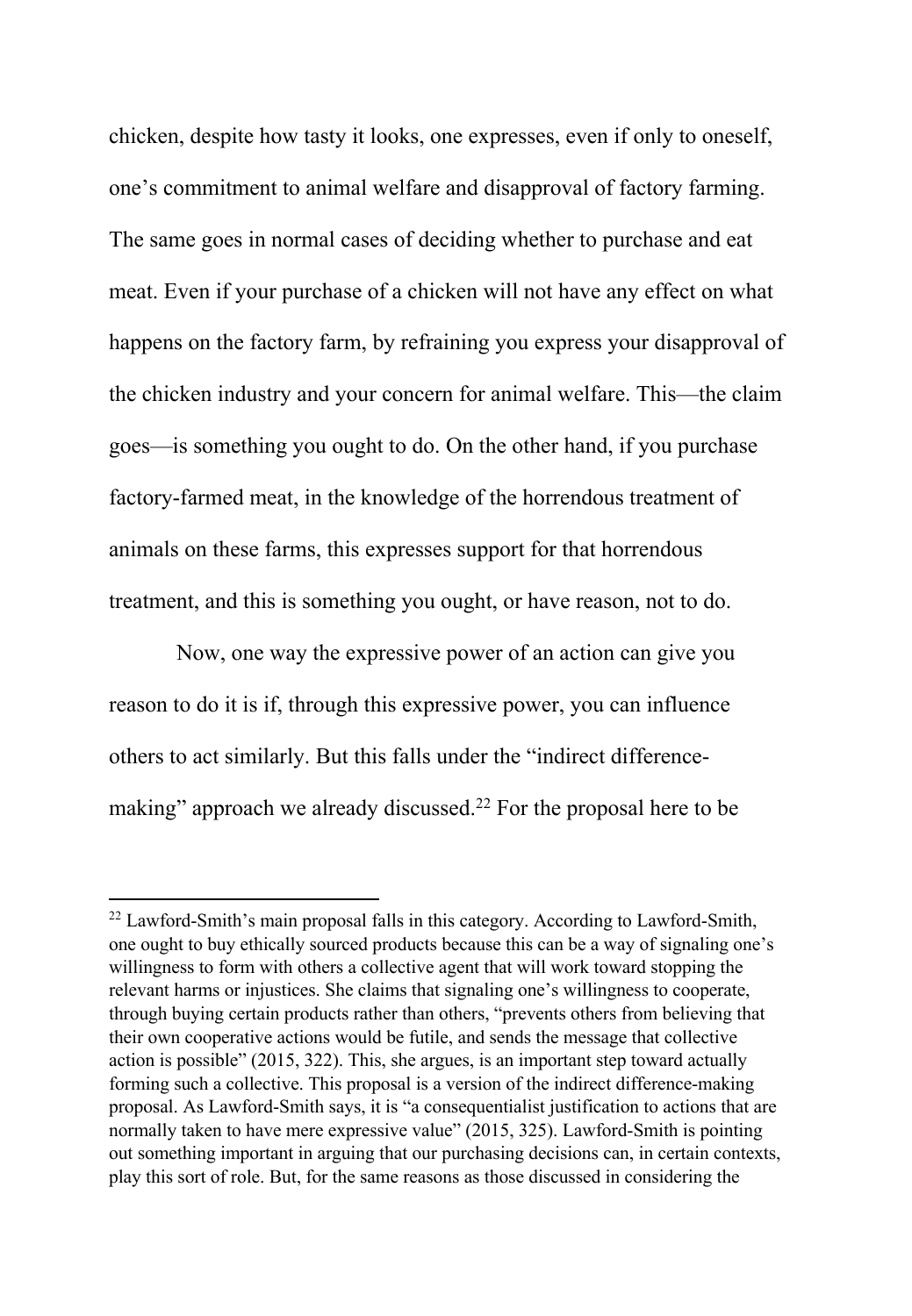distinct, the idea has to be that what your act expresses matters morally in itself, even if it has no potential influence on the conduct of others. In other words, the reason has to be purely expressive.<sup>23</sup>

One question is whether we really think there are moral reasons of a purely expressive variety. I will not take a stand on this here, and will instead simply assume for the sake of discussion that there are. A second question is: Even if we do have purely expressive moral reasons, are these going to be able to support any sort of moral requirement to avoid purchasing factory-farmed meat, to purchase fair trade coffee, and so on? Christopher Kutz, who appeals to purely expressive reasons, does not think so and concludes from this that they are only a partial solution to the problem. He writes:

It is doubtful whether any plausible construction of morality could require outcome-independent self-sacrifice. . . . Like other supererogatory actions, symbolic actions fit awkwardly with a pure ethics of obligation. Nonetheless they have a firm place within a broader ethics of value.<sup>24</sup>

indirect difference-making strategy, this proposal cannot satisfactorily solve the problem of collective impact.

 $23$  The idea that our acts can have moral value purely in virtue of what they express has been advanced by Adams (1999) and Hill (1979). Kutz (2000) advocates for the expressive proposal as a partial solution to the problem of collective impact (see ch. 6), as does Lane (forthcoming). The expressive proposal also has been prominent as a reply in the case of voting and various other political activities (e.g., attending a large political protest). See, for instance, Benn 1979 and Brennan and Lomasky 1989 and 1993. <sup>24</sup> Kutz 2000, 191.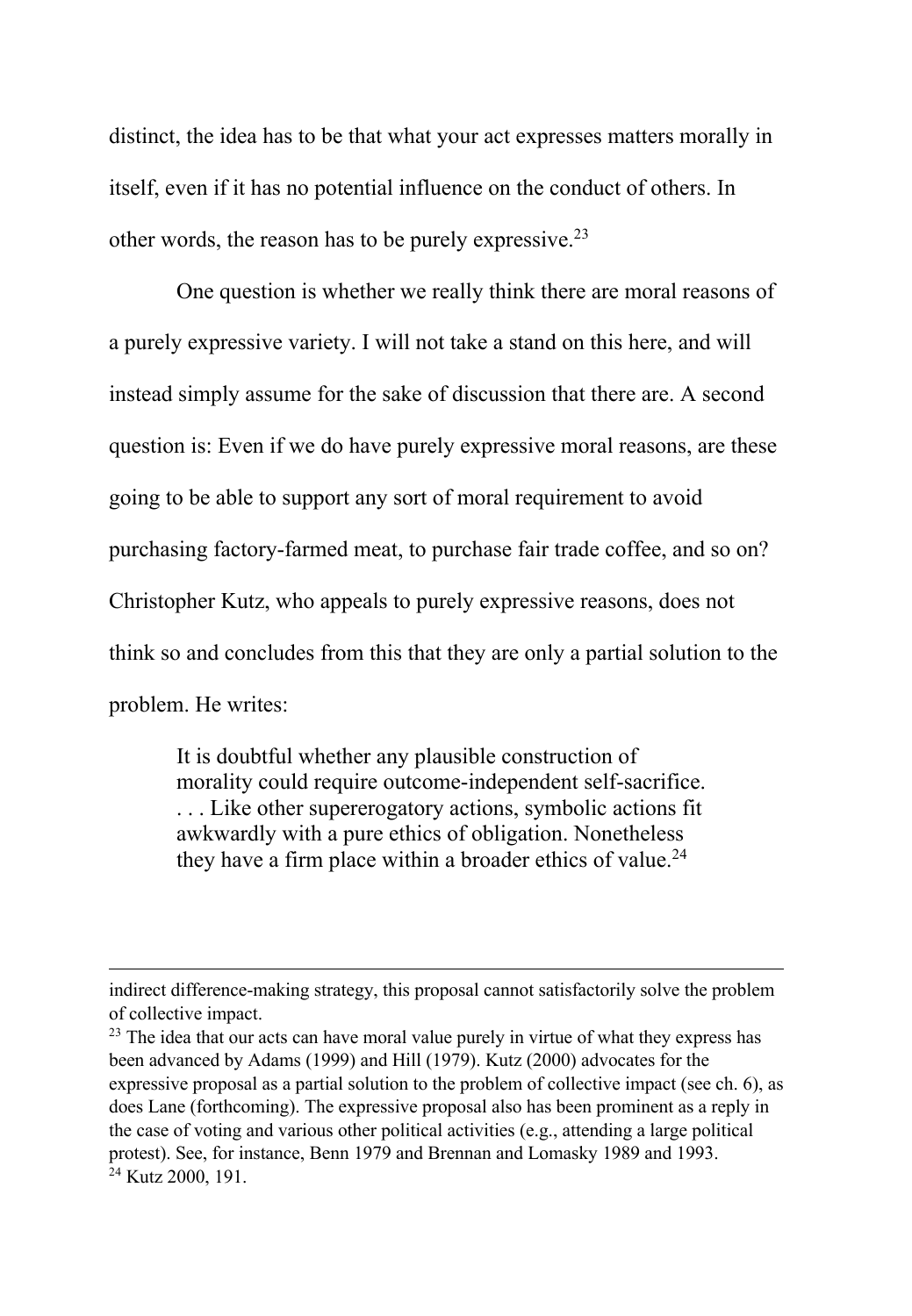However, if one really accepts the idea that what one's act expresses matters morally in itself, it is not clear why one should rule out that there can be obligations coming purely from expressive considerations. In particular, at least insofar as the reasons you have to want to consume factory-farmed meat, or drink unethically produced coffee, are relatively weak matters of personal preference (e.g., the taste or wanting to spend less money so that you have more for entertainment), why not think that the expressive considerations outweigh those reasons, and thus obligate you? To use an example from Russ Shafer-Landau, we might think that one acts wrongly if one voices "support for a racist dictator overseas," and we might think this "even if one's expression has no causal impact whatever on the treatment of the oppressed."<sup>25</sup> Similarly, we might think one acts wrongly if one voices support for factory farming, even if one's expression will not have a causal impact.

But there is a much more decisive, internal problem for the expressive approach. The problem is: even if it is true that we have purely expressive moral reasons, these will only be reasons to do the things we are talking about*—*to refrain from eating factory-farmed meat, to choose fair trade, and so on—if those choices will have the expressive significance in question. But they do not necessarily have that

<sup>25</sup> Shafer-Landau 1994, 96.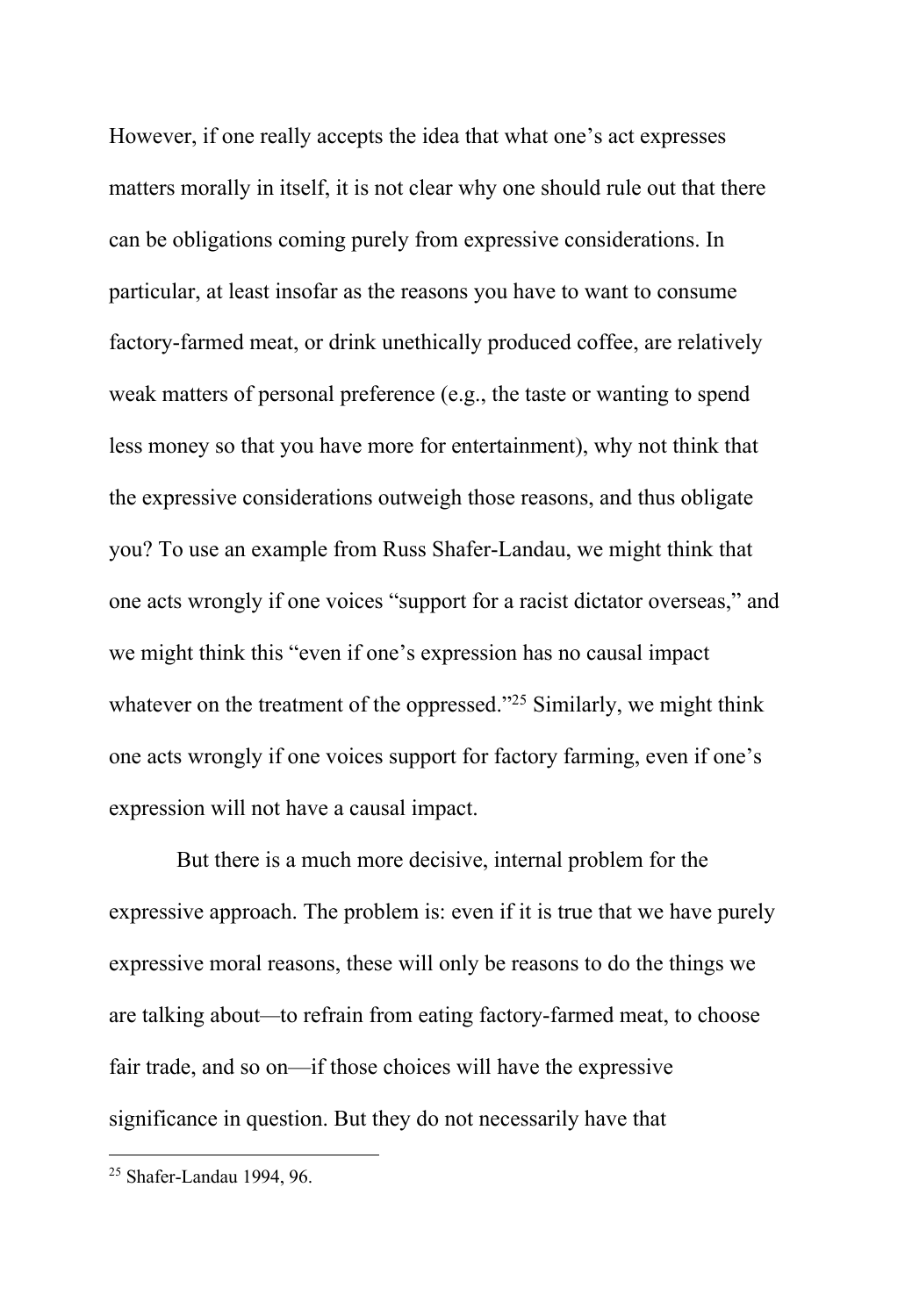significance, and when we think about what needs to be true for them to have it, we find that expressive reasons cannot be said to solve the problem of collective impact.

Consider the following two cases.

**Lisa**: Lisa is out for dinner. She orders the vegetable lasagna, rather than a meat option, because she feels like it, and not because of anything to do with animal welfare.

In this case, at least insofar as her reasons for choosing the lasagna are clear to her and those around her, Lisa's choice does not seem to express concern for animals or disapproval of factory farming.

> **Ben:** Ben is out for dinner. He orders the Cajun chicken rather than a vegetarian option because he loves the taste of Cajun chicken and because he justifiably and correctly believes that his ordering it will not make any difference for the worse to animals. He cares a great deal about the well-being of animals, and if he had any reason to believe that his ordering this chicken could negatively affect animals, he would have chosen a vegetarian option.

At first pass, at least insofar as his motivations are clear to him and those around him, Ben's choice does not express disregard for animals or approval of factory farming. He has no such attitudes: he cares about animal welfare, and he disapproves of factory farming. And his choice does not express otherwise because it is clear to everyone that he is only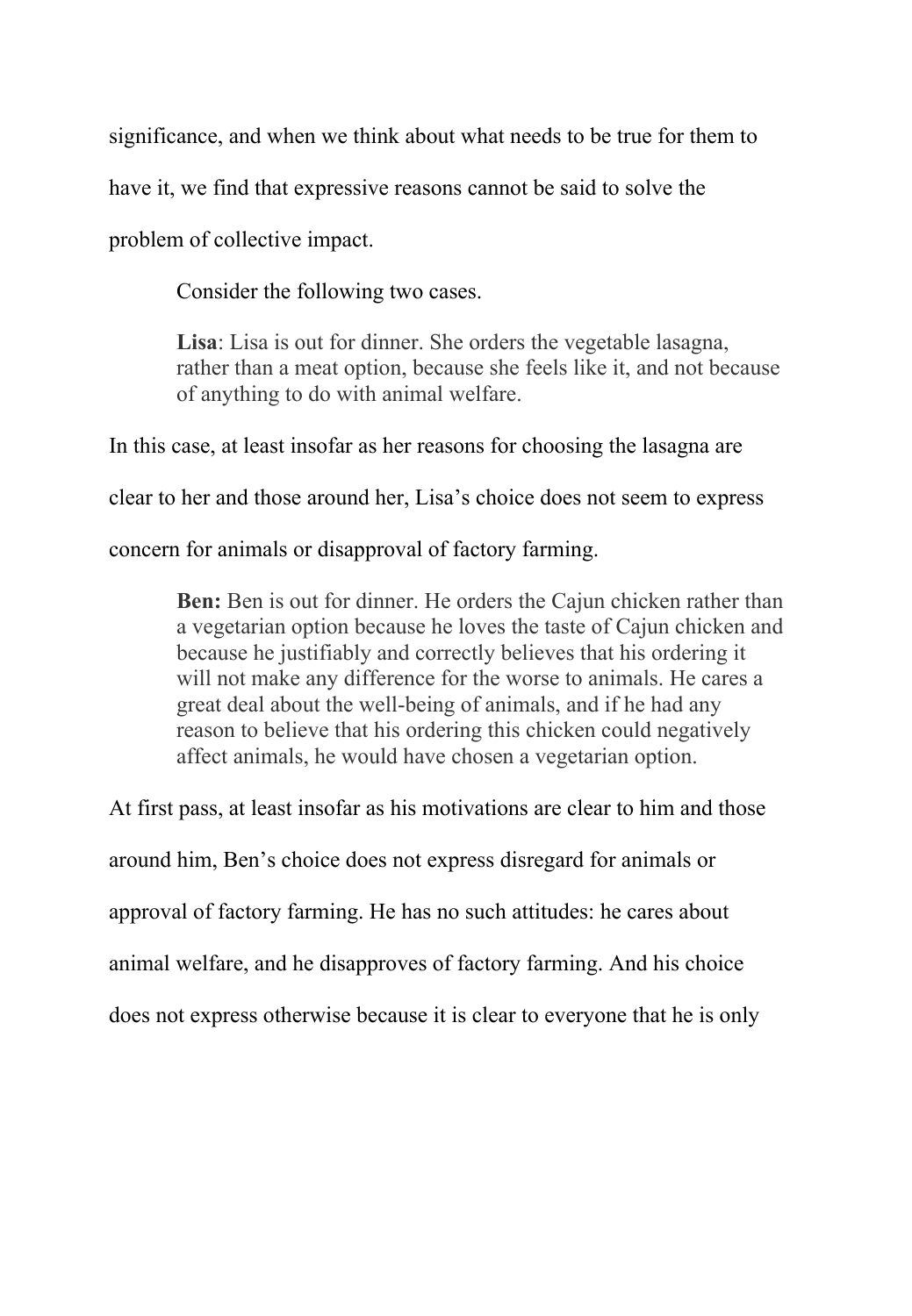making it because he justifiably believes it will not have any negative impact on animals. $26$ 

As we will see, these initial verdicts about Ben and Lisa could turn out to be false depending on certain further factors. But what these initial verdicts bring out is that just because a product was made in an unethical way, or by an industry that has caused or will cause serious harms, this is not by itself enough to entail that your choice to consume it expresses an attitude of approval of those unethical practices, or of disregard for those who were or will be harmed. And it is not enough to entail that your choice to refrain from consuming it expresses an attitude of disapproval of those practices, or of concern for those who were or will be harmed.

How could these choices reliably gain the expressive significances in question? Here is one way: if there is an independent solution to the problem of collective impact, and we either know or should know it. By "independent solution," I mean a solution that does not appeal to expressive reasons—so, some other morally relevant consideration that explains why individuals should make the choices in question. Suppose that there is such a moral consideration, *R*. So, *R* would be a moral consideration against purchasing factory-farmed meat, and one that has to do with the suffering of animals on factory farms. If I know this, or even

 $26$  For a related point, see Driver 2015, 74–75.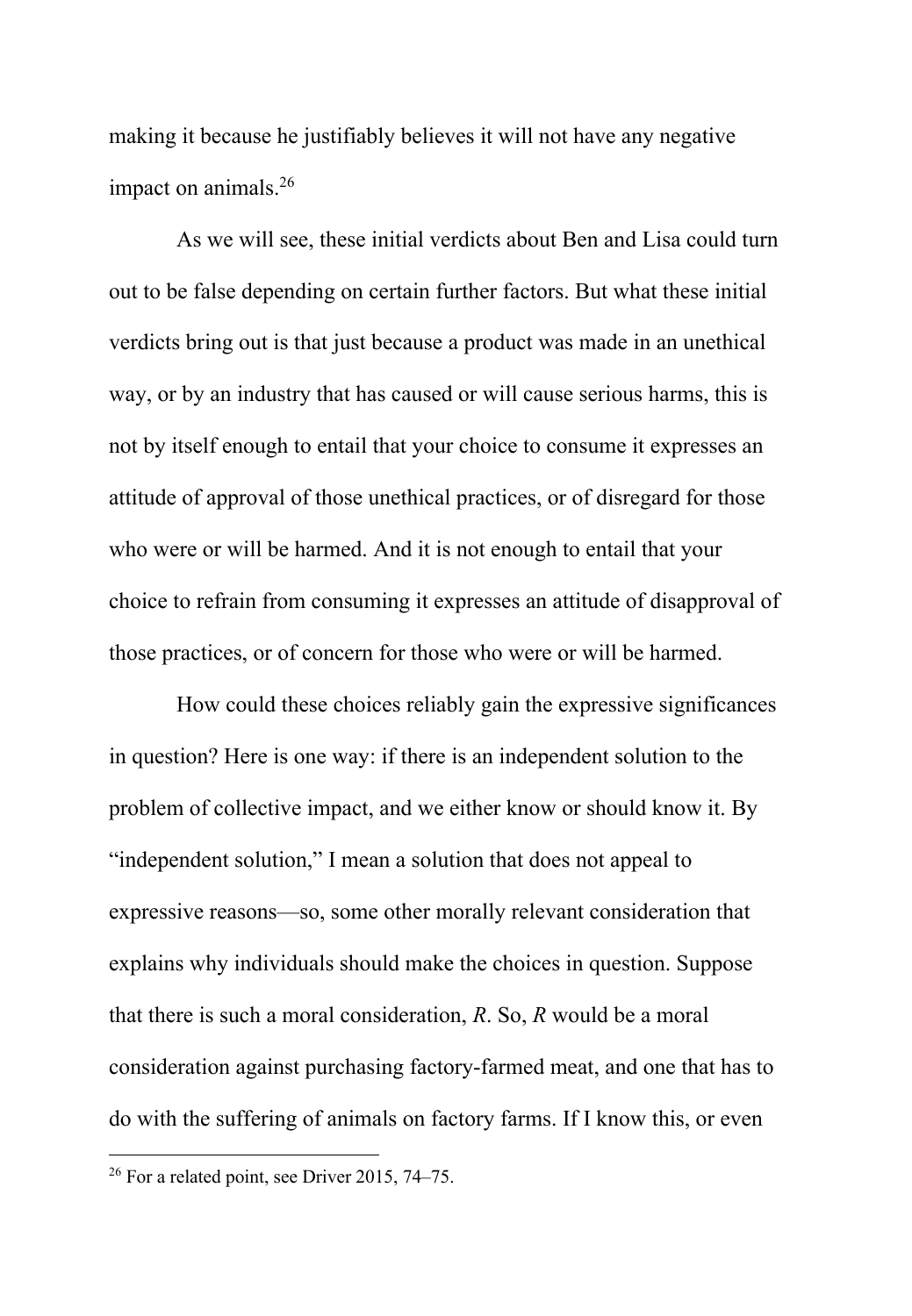just should know it, then if I go ahead and purchase a factory-farmed chicken anyway, this does express disregard for animals. It expresses disregard because in making this choice I am ignoring or failing to see the reason that their suffering gives me. Conversely, if you refuse to eat chicken because of *R*, then your refusal expresses disapproval of animal suffering and factory-farming practices.<sup>27</sup>

If the food choices in question gain expressive significance via an independent solution, then expressive reasons can provide additional grounds for making the right choices. But these expressive reasons would not be solving the problem of collective impact. The expressive reasons only apply here in virtue of the fact that there is a prior solution.<sup>28</sup>

What this means is that to see if expressive considerations could solve the problem, we need to consider how the choices in question could carry the relevant expressive significances if there is no expressiveindependent solution. So, suppose that if there is a relevant moral story as to why individuals should refrain from purchasing factory-farmed meat, or should buy fair trade coffee, and so on, it will have to be one that appeals

 $27$  Note the asymmetry: with a known independent solution to the problem, the choice to go ahead and eat meat can express disregard, even if the person is not doing it for any "anti-animal" reasons. In contrast, the choice to refrain from eating meat would not automatically carry the "positive" expressive significance. For it to have that significance, you need—I think—to make the choice for those reasons, or at least under the appearance that those are your reasons.

 $28$  The same point holds if the choice gains expressive significance because we falsely believe there is an independent solution.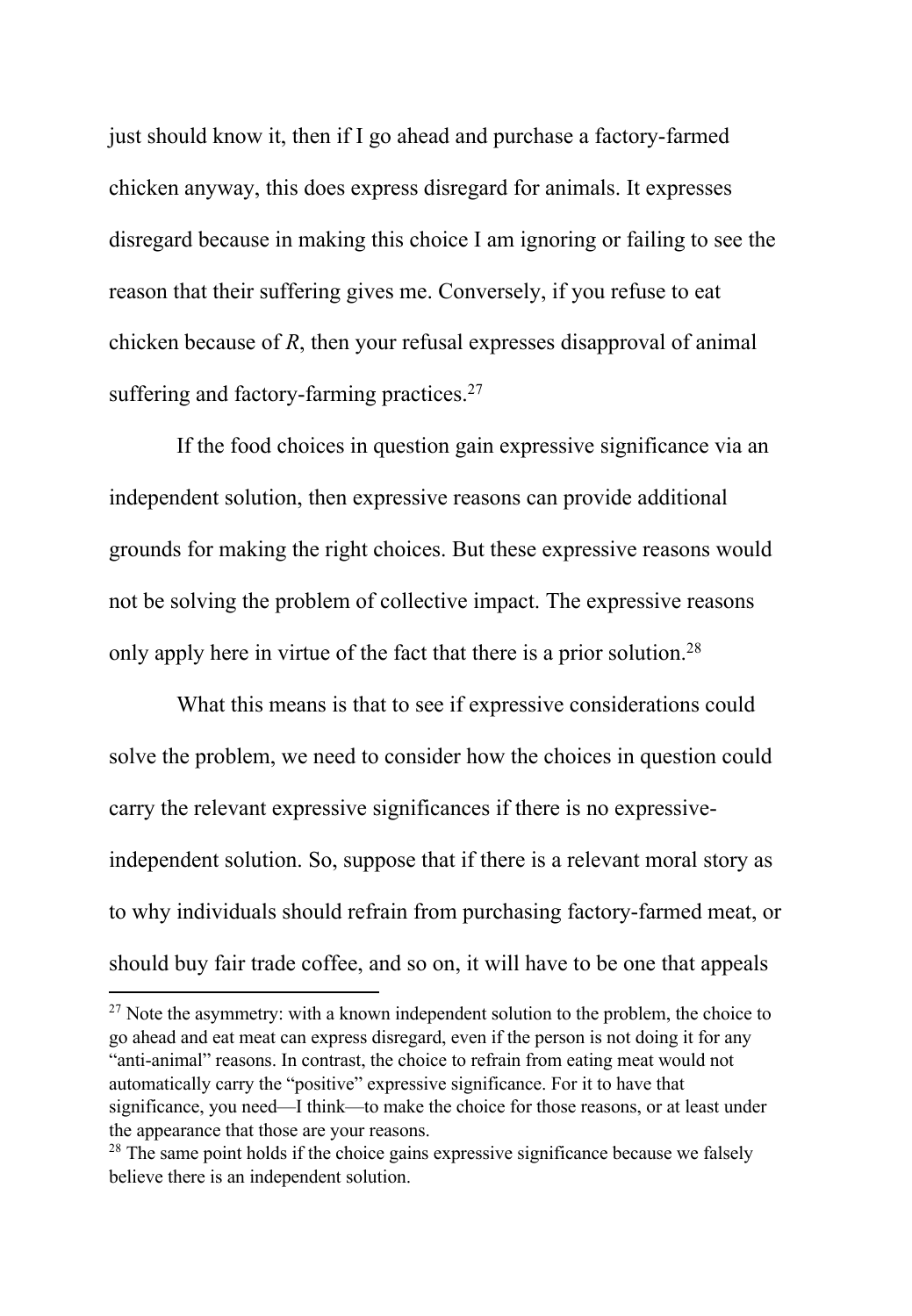to purely expressive considerations. All other options have been correctly ruled out.

Recall Ben: it seemed initially that he does not express any bad attitude toward animals when he chooses the chicken for dinner. He is only making this choice because he knows this will not make any difference for the worse to animals. We have already seen that this was too quick: if there is another independent moral story as to why he ought not to eat it, and one having to do with animal suffering on factory farms, and if he does or at least should know this, then his choice would still express disregard. But if there is no relevant non-expressive story as to why eating meat is wrong, and if everyone knows this, how can we say he is expressing disregard by making that choice?

There is one way: Ben's action could express disregard for animals if there is a societal convention that imbues this sort of choice with that expressive significance. Wearing green clothes on Earth Day can symbolize one's commitment to the environment. Wearing a shirt with the Confederate Flag on it expresses racism, or a lack of concern for those who have been victims of racism. These acts carry the expressive significance they do because of some process by which society imbued them with that meaning, and not through the fact that there is an independent moral story about why one ought to wear all green on April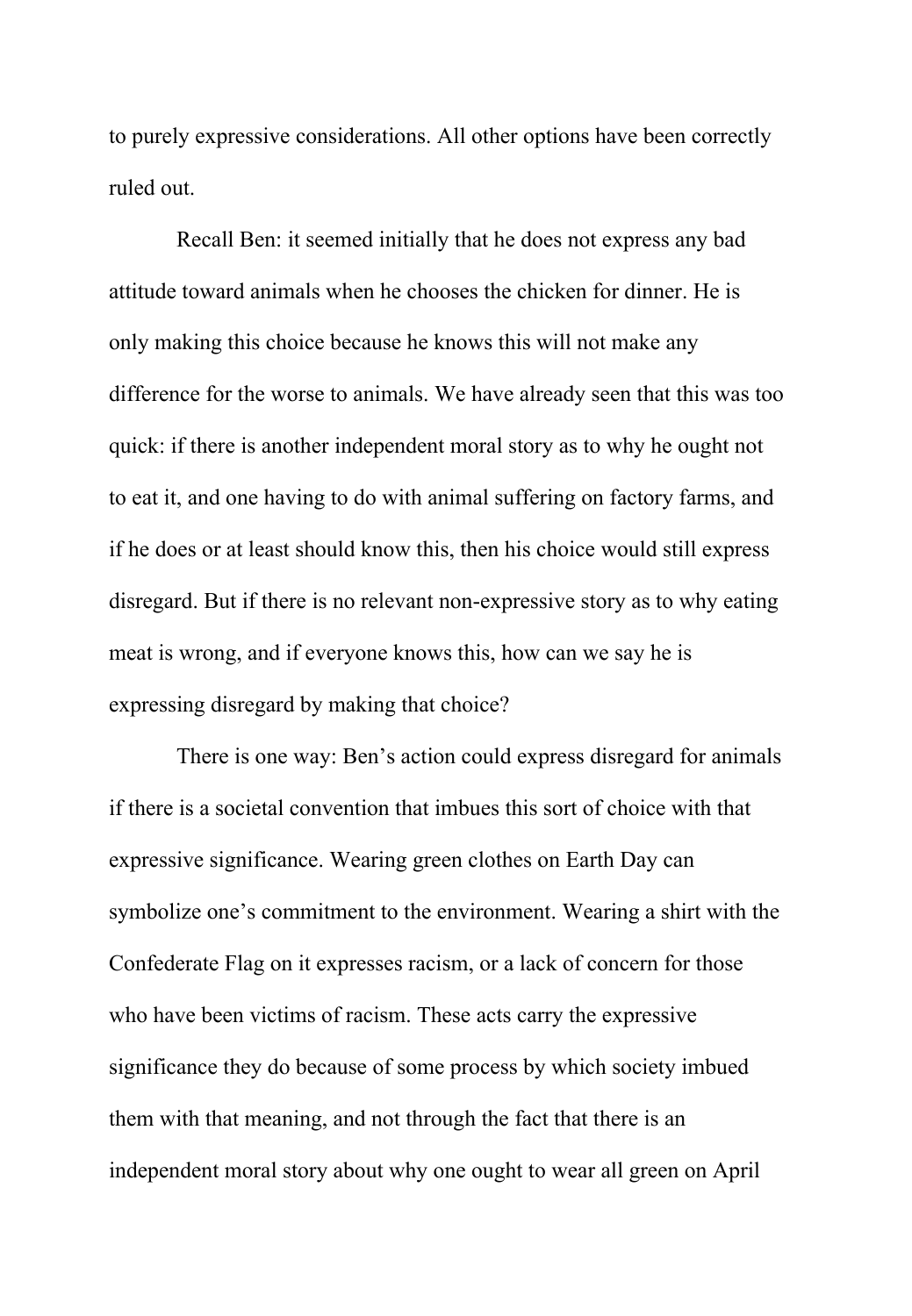22, or refrain from wearing a red shirt with a blue "X" with white stars on it. Our individual food choices could acquire expressive significance in a similar way. Perhaps, then, the act of purchasing a chicken symbolizes by way of societal convention<sup>29</sup> a lack of concern for animal welfare, whereas purchasing lentils symbolizes the opposite.

If our food choices did carry expressive significance through societal convention, then if there are the purely expressive moral reasons in question, these will indeed be reasons to refrain from eating meat, to buy fair trade coffee, and so on. But even if all of this is so, this does not solve our problem. The very fact that we can imagine a society in which the problem of collective impact arises, and in just the same way as it does in our society, but in which there are no such expressive conventions in place, shows this. The issue here is again the same as with the indirect difference-making proposal. The expressive reasons would only apply in virtue of an empirical contingency (in this case: a contingent expressive convention) that is not necessitated or made true by any of the conditions that give rise to the problem. Such reasons do not address the theoretical

 $29$  I am using the term "convention" only in a weak sense: just to mean that these choices were imbued, to some extent arbitrarily, with these meanings by some sort of social process. I do not mean to commit to any particular view about how something (an action, a word) can be imbued with meaning in a society. In this weak sense of "convention," all word meaning is conventional, regardless of one's theory about how words acquire meaning. (See the introduction to section 7 of Rescorla 2015.) Thank you to Olivia Sultanescu for drawing my attention to the need to clarify this.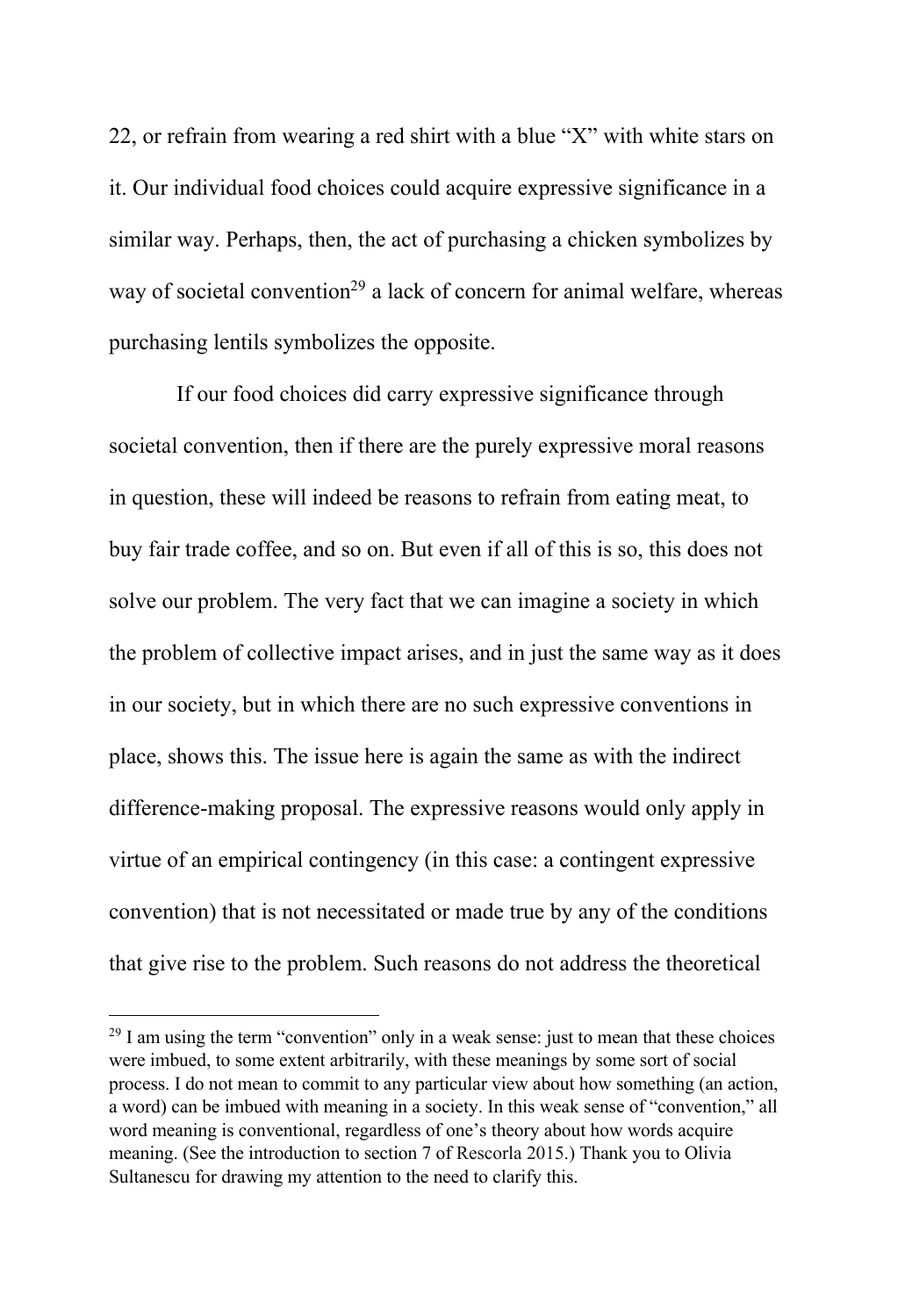puzzle at issue. And practically speaking: they do not give a stable, secure answer to the question of why individuals should refrain from making choices that will collectively result in tremendous harm and injustice. They just tell us why insofar as there are certain contingent conventions, individuals should refrain from such choices. That is a tenuous position to be in. $30$ 

Before moving on, I should mention that there is a final way one's choice could carry the relevant expressive significance: one could personally imbue it with that significance. I could declare, "I choose the vegetable lasagna to symbolize my disapproval of factory farming." But while I might have moral reason to express this attitude, and while this would be one way of doing it, in the absence of either an independent solution or a symbolic convention, there would be nothing morally requiring or recommending that I express it in that way*.* In other words,

<sup>&</sup>lt;sup>30</sup> It is worth saying that I am doubtful that there are expressive conventions like these in our society at present. I think we can see this with the example of Ben. If there were a societal convention that makes *ordering chicken* an expression of disregard for animal suffering, then his "it won't make a difference to animal suffering" justification would do nothing in our ears to remove the expressive significance, just as someone who wears confederate-flag pajamas in the privacy of their own home cannot remove the expressive complaint in virtue of the fact that they are only doing so because they know that it will not make a difference for the worse to anyone. I do not mean to suggest that in our society, acts of purchasing meat do not express disregard for animal suffering, or that they do not do so for people with Ben's motivations. As explained, such acts could still express those attitudes if there is an expressive-independent solution to the problem, or even if some people just believe that there is. And the latter is surely the case. The point is just that these expressive significances do not seem to be coming from societal convention.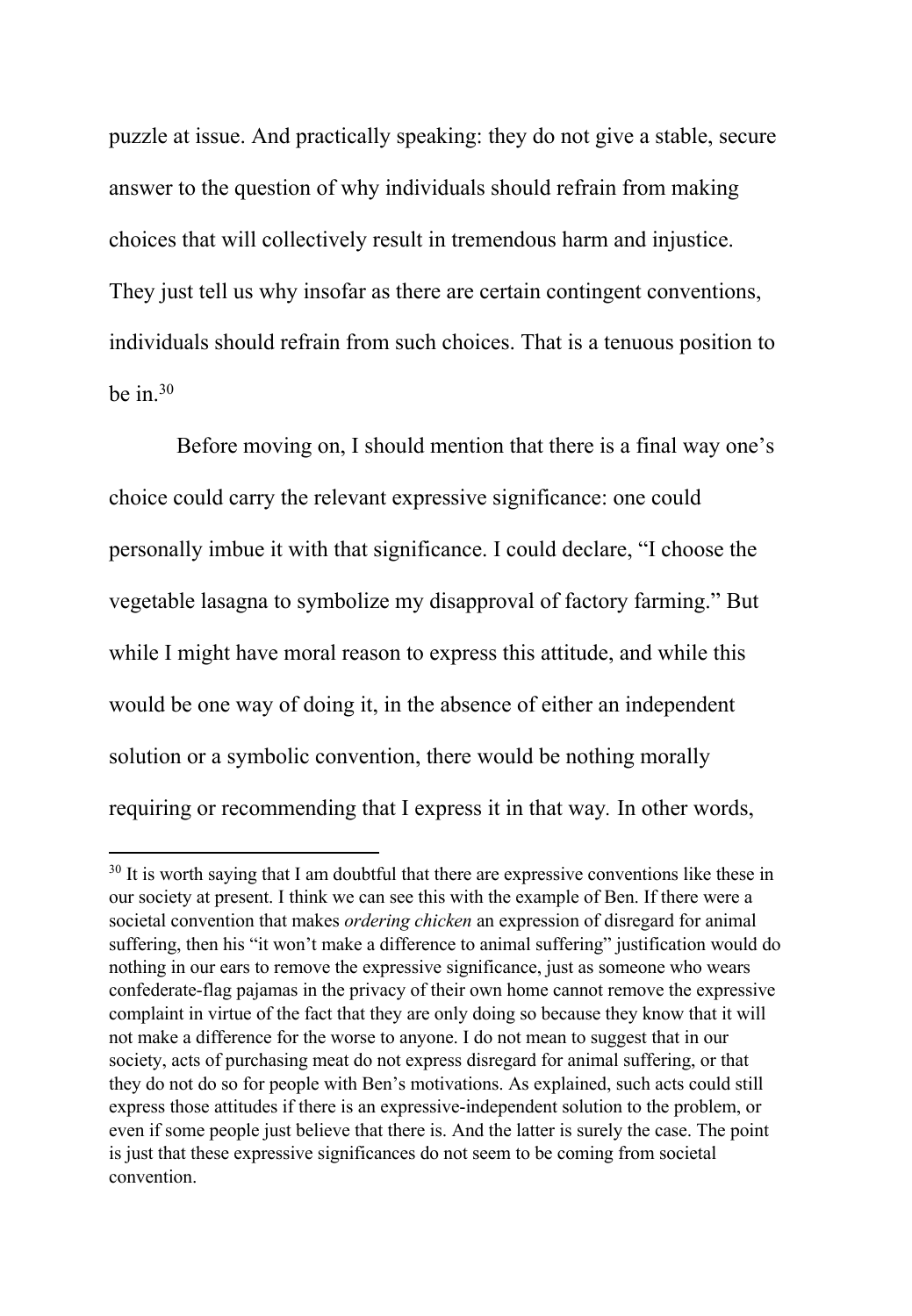even if there is a moral reason to express my disapproval of factory farming, in the absence of an expressive convention or an independent solution, this would not give me reason specifically to refrain from eating meat. In such a world, I could just as well express my views by wearing a T-shirt with "Factory Farms are Evil!" printed on it. So, pointing out that I could imbue my choice with this significance cannot explain why individuals have moral reason specifically to make the food choices in question, and thus is a nonstarter when it comes to the problem of collective impact.

In summary: expressive considerations do not work to solve the problem. They might provide a moral reason or even a requirement to (specifically) make the choices in question, but whether they have the potential to do so depends on whether there is an independent solution to the problem of collective impact or a relevant sort of expressive convention. Either way, they cannot do the work of solving the problem. Instrumental Contribution and Difference-Making

At the end of the second section, we took on board the conclusion that for many food choices, what one does individually will not make a difference with respect to the harms and injustices perpetrated by the food industry. From there, we turned to discuss some candidate "non-instrumental"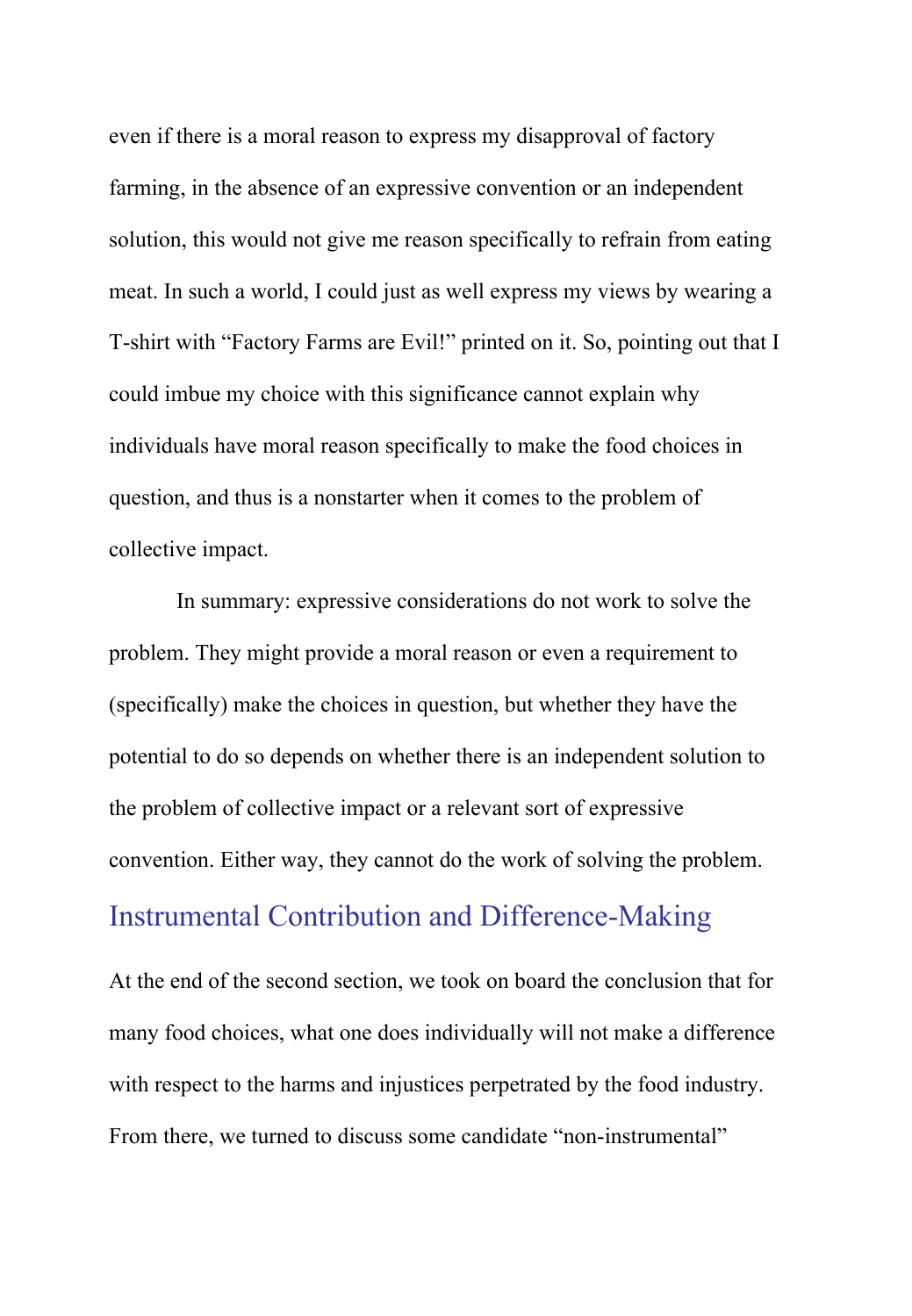solutions. Our search there was not successful. In this final section, I will suggest that the reason for that lack of success is not that we did not look hard enough in that area, but rather that it is the wrong place to look.

Return to Leftovers. Does it make sense for a vegetarian to refuse on moral grounds, and specifically, grounds having to do with animal suffering, to eat meat in a case like this? I think it could. There are at least two explanations that could work. One is the temptation story mentioned earlier: if it is true of you that eating this chicken would weaken your resolve in "normal" cases of deciding what to eat, this could give you moral reason, or a requirement, not to eat it. As we said, this only goes through if there is a prior solution to the problem of collective impact: an answer as to why you normally ought not to consume meat, even though it seems it won't make a difference. But if there is such a solution, this story can make sense.

The second story is an expressive one. I think it is easy—almost automatic—for a vegetarian to personally imbue her refusal in a case like Leftovers with expressive significance. She need not make any declaration like, "I am not going to eat this as a symbol of my disapproval of factory farms." Rather, she can simply not eat it because she is vegetarian. By not eating it because she is vegetarian, she makes her choice symbolic of her commitment to vegetarianism, and thus of the concerns that lead her to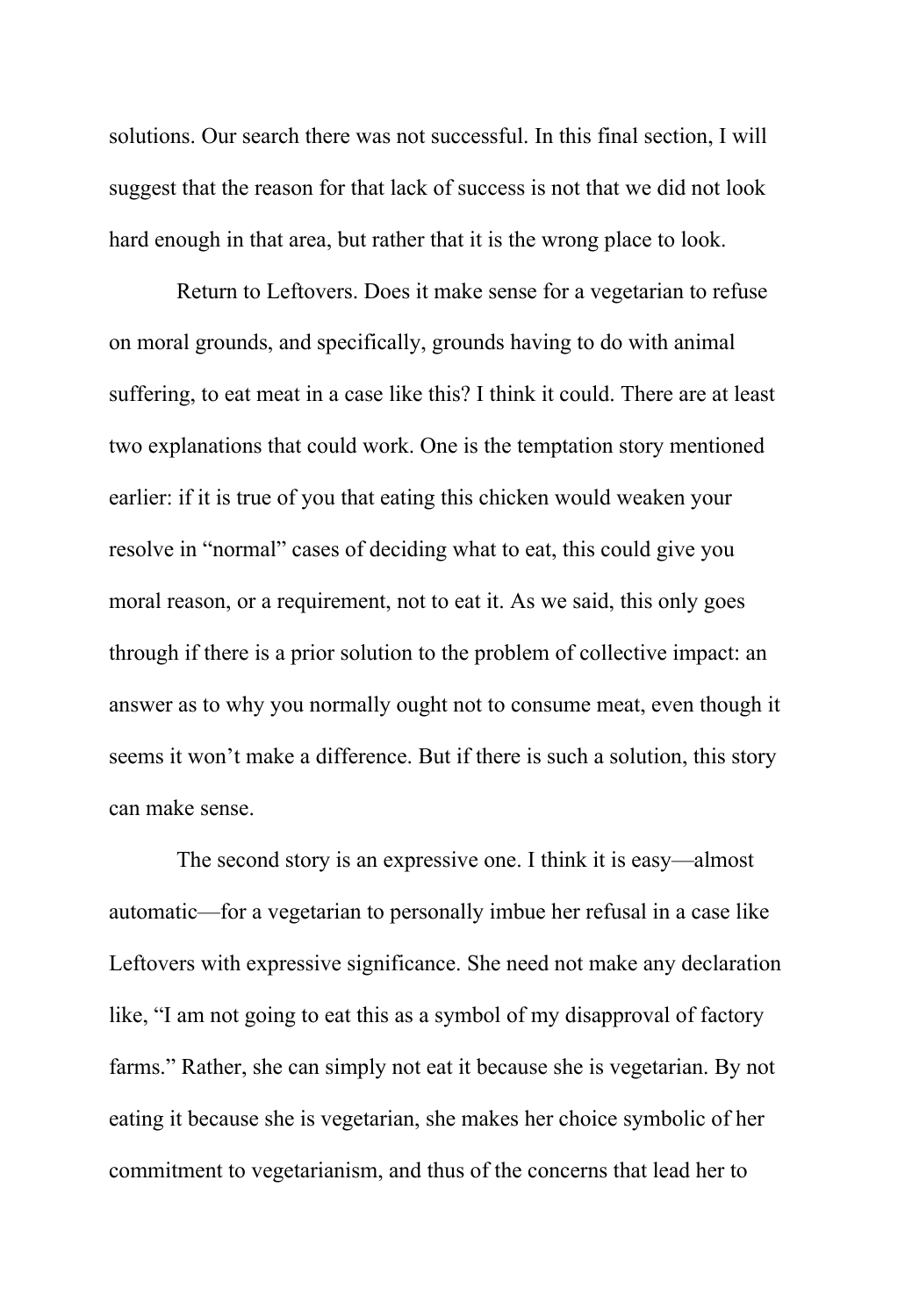become vegetarian. So, if she became vegetarian because of concerns about animal suffering, her refusal to eat the meat in Leftovers expresses those concerns. If there are moral reasons to express these things, this would be a good way of responding to those reasons. But notice: this story also presupposes a prior solution to the problem of collective impact. It operates by way of the assumption that concerns about animal suffering support being vegetarian in the first place. $31$ 

It thus seems that the best explanations for why it can make sense for a vegetarian to refuse, on moral grounds, to eat meat in cases like Leftovers involve presupposing that there is a solution to the problem of collective impact. When there is moral reason not to eat meat in "mere waste" cases, this is often derivate on an answer as to why in regular cases one ought not to consume it. This suggests that we are not going to solve the problem of collective impact by treating regular cases of purchasing factory-farmed meat, fair trade coffee, and so on—the cases in which the problem arises—as morally the same as "mere waste" cases.

The temptation to treat them similarly comes from what the "it won't make a difference" claim does. What this claim does, insofar as we accept it, is make ordinary cases of purchasing meat, conventional coffee,

<sup>&</sup>lt;sup>31</sup> Note that neither of these two stories implies that a vegetarian who chooses to eat meat in "mere waste" cases does anything wrong.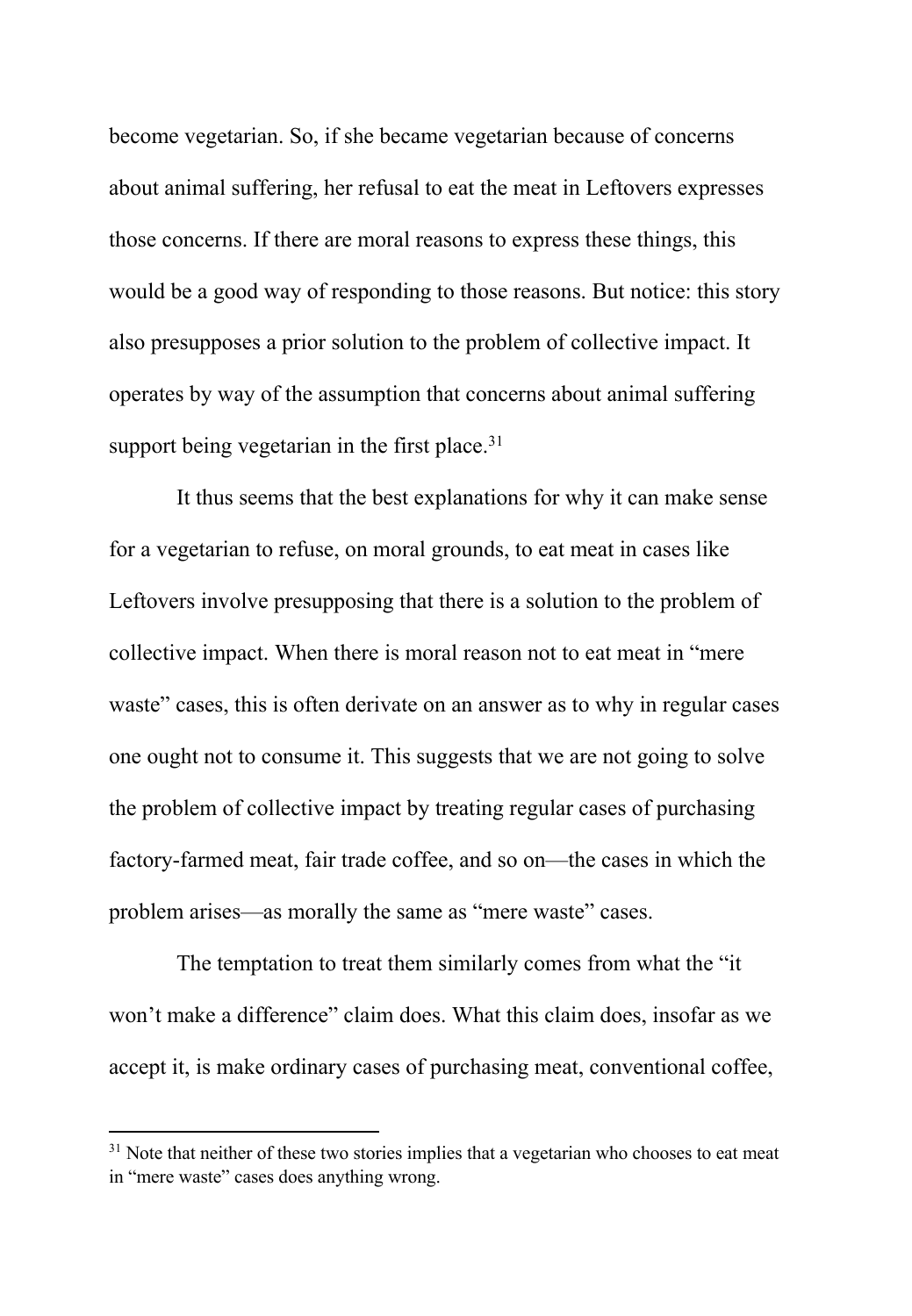and so on, seem instrumentally on par with eating Aunt Neta's chicken in Leftovers. If it will not make a difference whether or not I buy meat—if things will be the same with respect to the harms in question either way this seems to mean that my decision is instrumentally insignificant or inert. It gives the impression that it will not do any good for me to refrain, and that it will not do any harm for me to go ahead, just like in "mere waste" cases. I do not think we can solve the problem of collective impact by accepting this picture and turning to non-instrumental considerations. Instead, we need to resist it. We need to show that your decision typically does matter instrumentally.<sup>32</sup>

This is not to say that I think we can solve the problem, after all, by showing that one's individual purchases typically can make a difference. For the reasons discussed in the second section, I am doubtful that will work. In my view, the answer lies, rather, in seeing that one can make a significant instrumental contribution even if one cannot make a difference. If my purchasing a cup of fair trade coffee will not make a

 $32$  One might think that another option is to identify a moral difference between normal cases and "mere waste" cases, while accepting that they are instrumentally on par. Driver (2015) takes this approach, arguing that in normal cases one is complicit in wrongdoing if one purchases meat, even if one's purchase is instrumentally insignificant, while in mere waste cases one is not complicit. In Nefsky 2015, I discuss proposals of this sort, and argue that they cannot work as solutions to the problem. In particular, when it comes to complicity (or, participation in wrongdoing), I argue that for an appeal to complicity to address the problem, it needs to be that one is complicit in a sense that involves real instrumental contribution.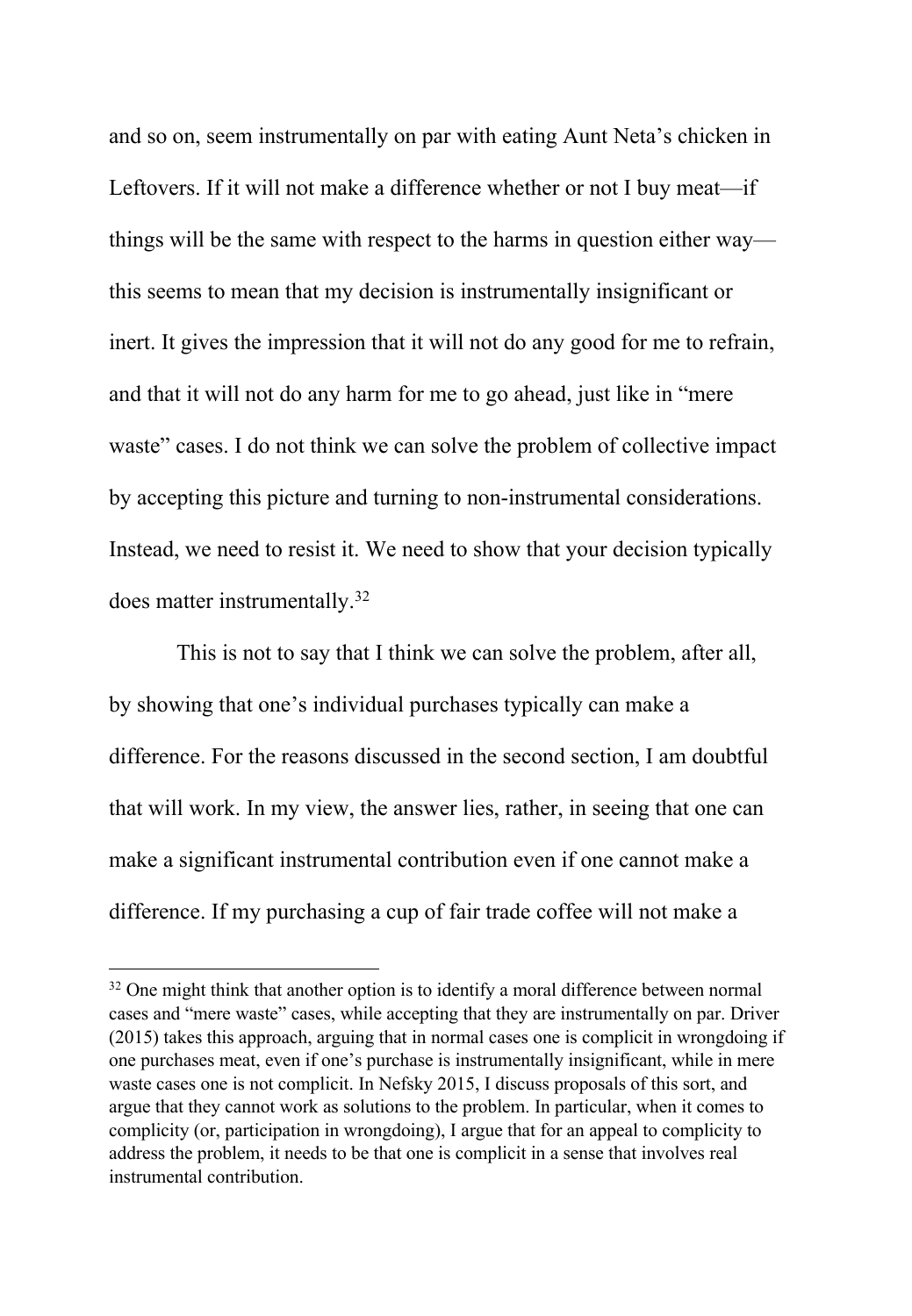difference to the lives of coffee farmers, this tells me that no farmers' lives are going to go differently depending on whether I go with the fair trade option. But even if that is true, does it follow that in opting for the fair trade option I am not doing anything instrumentally useful toward improving the lives of coffee farmers? I think the answer is "no."

Notice that the solutions that we considered in the third section did not really utilize an important feature of the problem of collective impact: the fact that by making certain food choices going forward, we together could make a big difference for the better. I think a reply needs to capitalize on this fact. Now, consider: What does this fact tell us about what you individually can do?

In the case of meat consumption, if very many people refrain, going forward, from buying factory-farmed meat, this will force the meat industry to change or scale-back. What this tells us is that if I refrain from buying factory-farmed meat, I will be doing precisely what many individuals must do if this possibility is to be actualized. That is, I will be doing something that someone must do—and someone else, and someone else, and so on—if this shift in consumer demand is to occur and thus, if this viable route to preventing grave harms is to be taken. Doing such a thing *is* making instrumental progress. You are not by yourself changing the outcome, but you are taking a significant step toward change.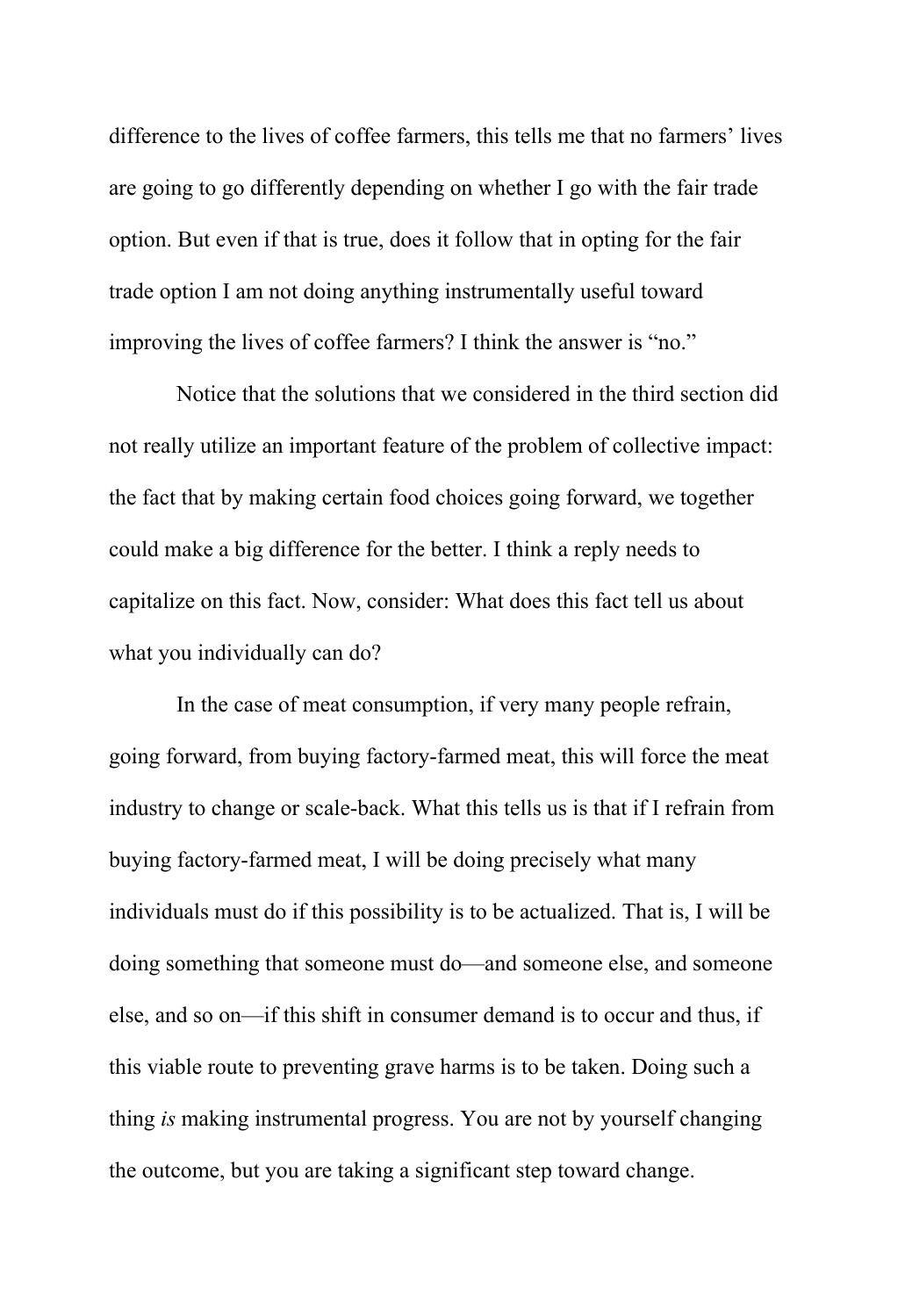I do not pretend, though, that it is easy to see how this amounts to making instrumental progress. Much more needs to be said to make this precise, and to debunk the impression that difference-making is required.<sup>33</sup> In my view, the core answer as to why I have moral reason to make the food choices in question is the naïve, simple one: doing so makes real progress toward preventing grave harms or injustices. But what is hard is seeing how this could be true when one's doing so will not make a difference.

### Acknowledgments

I am very grateful to Mark Budolfson and Tyler Doggett for detailed comments on an earlier draft of this chapter. For helpful comments and discussion, I would also like to thank Jonathan Anomaly, Andrew Franklin-Hall, Chris Melenovsky, Hamish Russell, Walter Sinnott-Armstrong, Olivia Sultanescu, Wayne Sumner, Sergio Tenenbaum, and audiences at the University of North Carolina–Chapel Hill Political Theory Workshop, the Workshop in Law, Philosophy and Political Theory at the University of California Berkeley, York University, and the Centre for Ethics at the University of Toronto.

<sup>&</sup>lt;sup>33</sup> I develop this proposal in Nefsky 2016.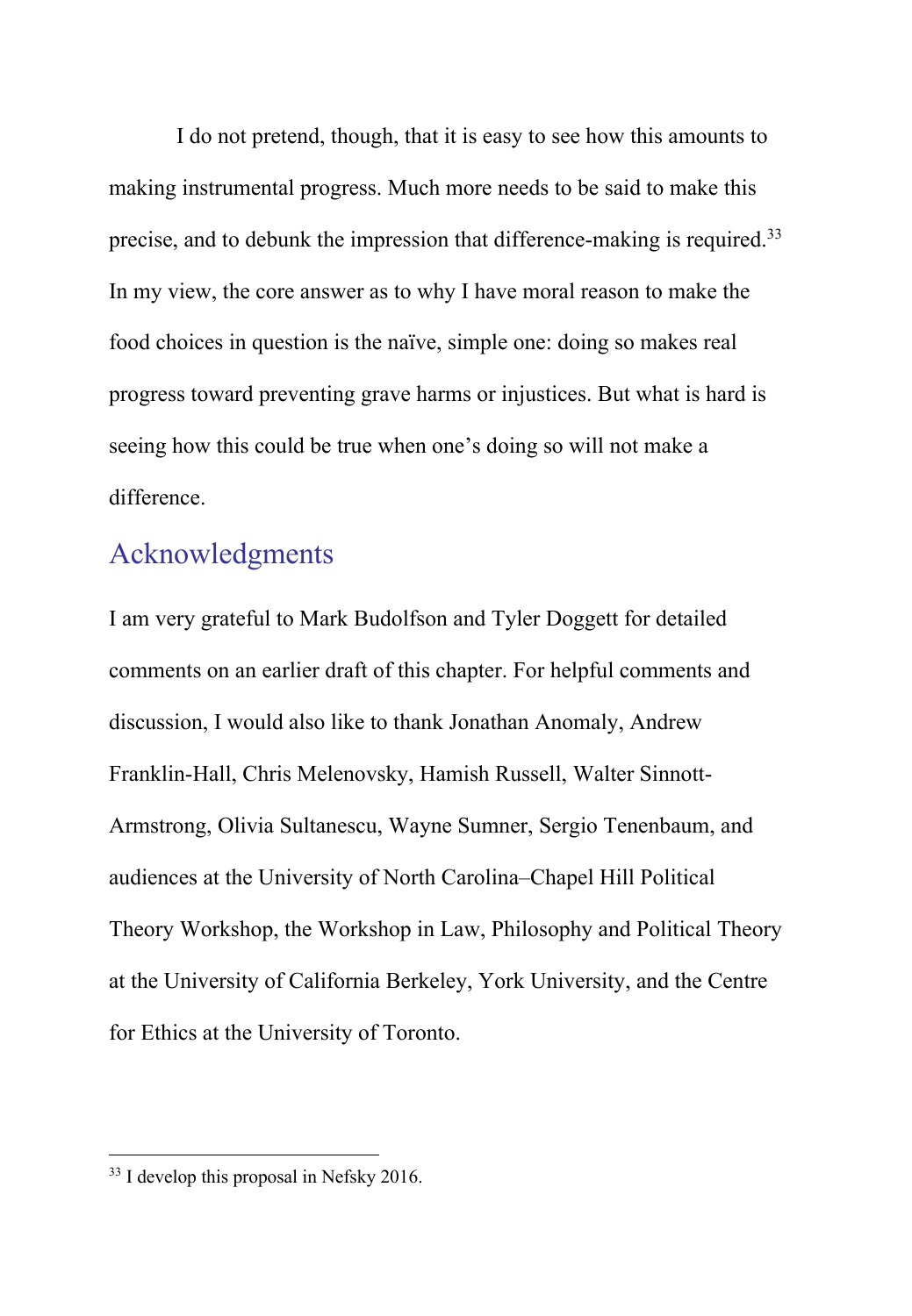# **Bibliography**

Adams, Robert. 1999. *Finite and Infinite Goods: A Framework for Ethics.* New York: Oxford University Press.

Anomaly, Jonathan. 2015. "What's Wrong with Factory Farming?" *Public Health Ethics* 8(3): 246–254.

Barry, Christian, and David Wiens. 2016. "Benefiting from Wrongdoing and Sustaining Wrongful Harm." *Journal of Moral Philosophy* 13(5): 530  $-552.$ 

Benn, Stanley. 1979. "The Problematic Rationality of Political Participation." In *Philosophy, Politics, and Society*, Fifth Series, edited by Peter Laslett and James Fishkin, 291–312. Oxford, UK: Basil Blackwell.

Brennan, Geoffrey, and Loren Lomasky. 1989. "Large Numbers, Small Costs: The Uneasy Foundation of Democratic Rule." In *Politics and Process: New Essays in Democratic Thought*, edited by Geoffrey Brennan and Loren Lomasky, 42–57. Cambridge: Cambridge University Press.

Brennan, Geoffrey, and Loren Lomasky. 1993. *Democracy and Decision: the Pure Theory of Electoral Preference*. New York: Cambridge University Press.

Budolfson, Mark. Forthcoming. "The Inefficacy Objection to Consequentialism and the Problem with the Expected Consequences Response." *Philosophical Studies*.

Driver, Julia. 2015. "Individual Consumption and Moral Complicity." In *The Moral Complexities of Eating Meat*, edited by Ben Bramble and Bob Fischer, 67–79. New York: Oxford University Press.

Glover, Jonathan. 1975. "It Makes No Difference Whether or Not I Do It." *Proceedings of the Aristotelian Society* 49:171–190.